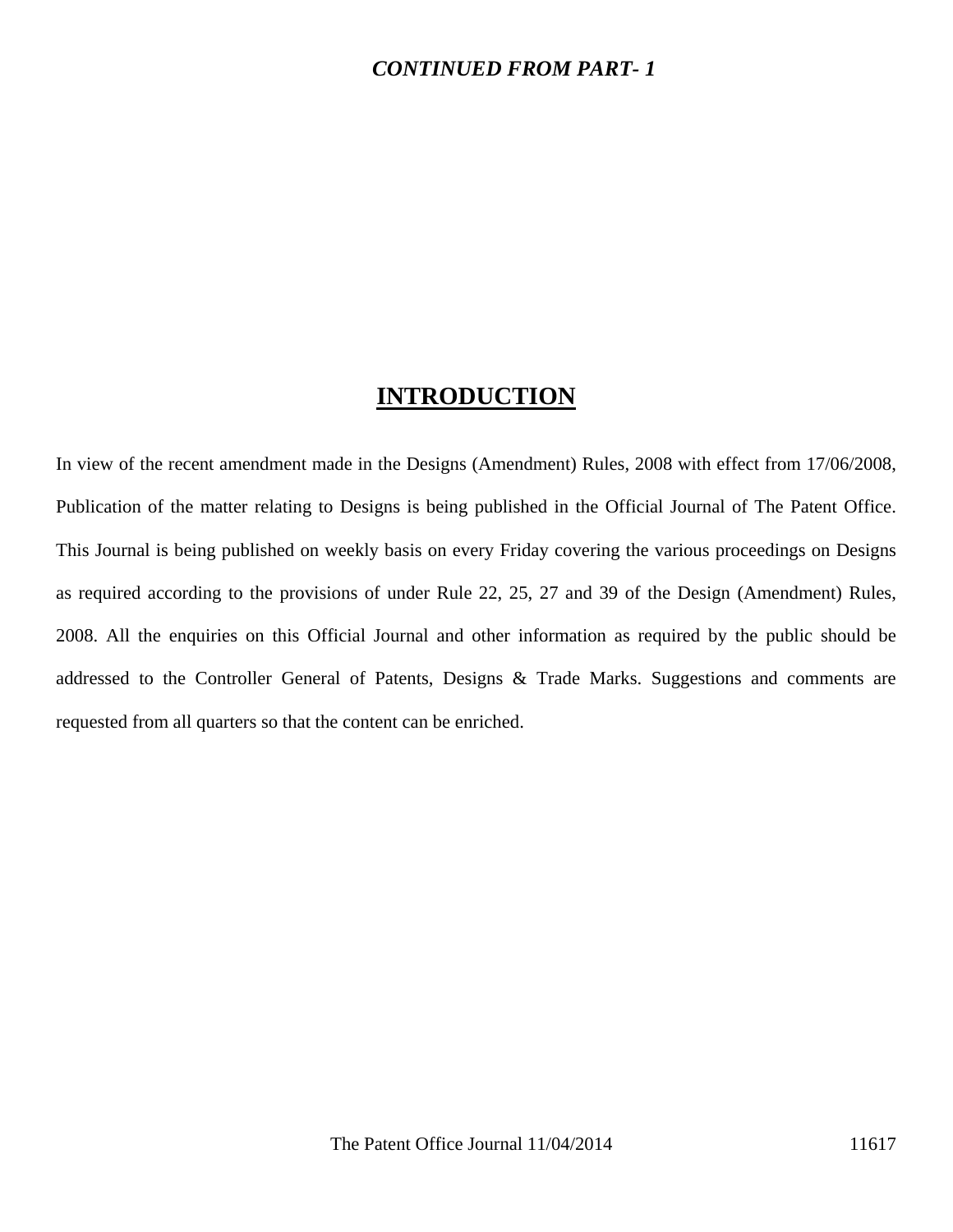## **DESIGNS ACT 2000 (Under Section 31) RECTIFICATION OF REGISTER**

Frito-Lay North America, Inc., incorporated in the state of Delaware, United State of America, filed a request on Form-17 on 28/03/2014 through their agent K. Muthu Selvam of K & S Partners, Gurgaon, for the Rectification of name of the Registered Proprietor in respect of Regd. Design number 251970 under sec.31 of the said Act in the Register of Designs is as follows:-

| Design No. | <b>Entered name of the Registered Proprietor</b> | <b>Changed to</b>             |
|------------|--------------------------------------------------|-------------------------------|
| 251970     | FRIO-LAY NORTH AMERICA, INC.                     | FRITO-LAY NORTH AMERICA, INC. |

Notice of opposition to the Rectification of Register of Designs may be given as per rule 40 of the Designs Rules, 2001 as amended Design (Amendment) Rules, 2008.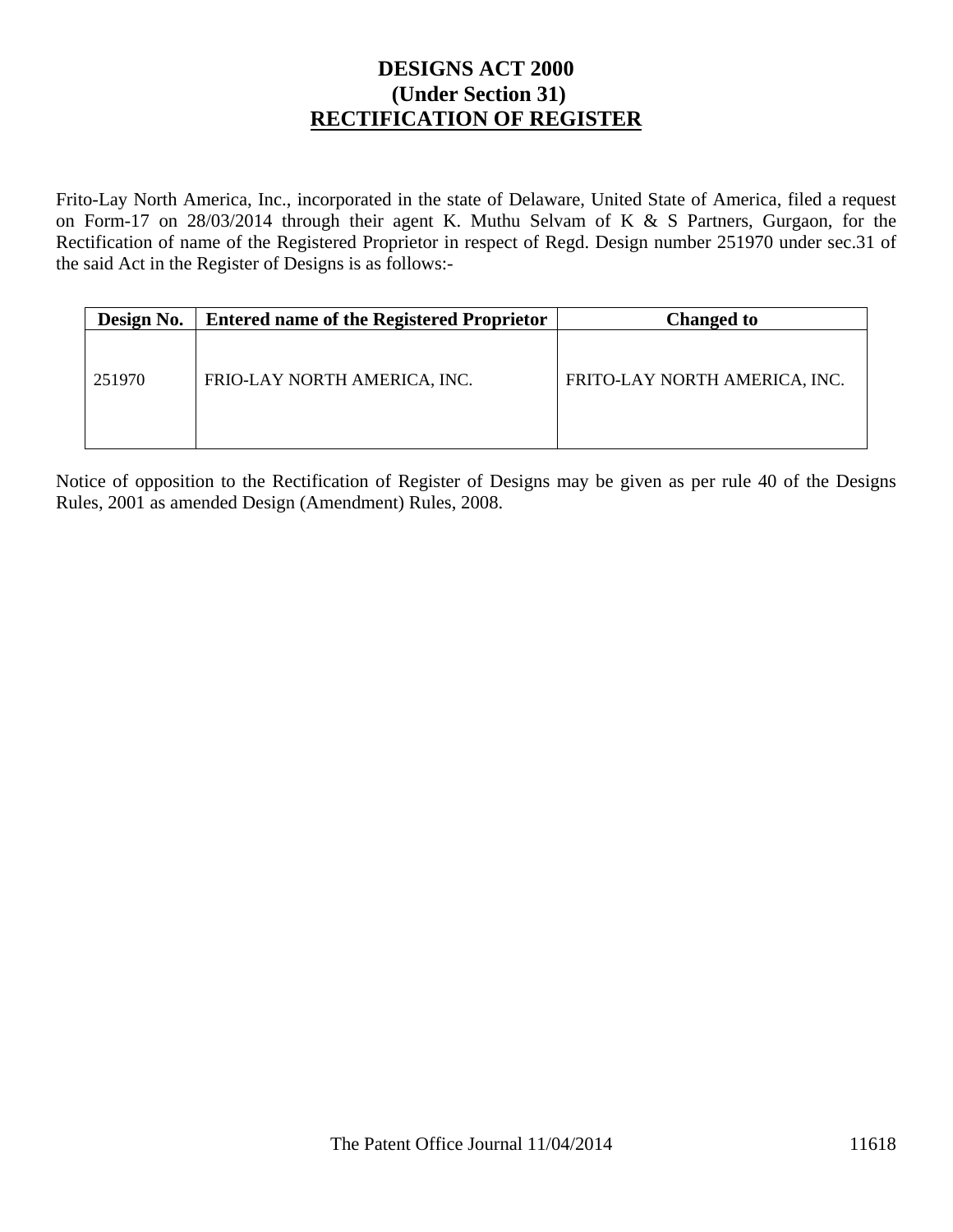# **COPYRIGHT PUBLICATION**

| <b>SL NO</b> | <b>CASE NUMBERS</b> | <b>RENEWED ON</b> |
|--------------|---------------------|-------------------|
| 1.           | 196572              | 14.03.2014        |
| 2.           | 196917              | 14.03.2014        |
| 3.           | 196953              | 14.03.2014        |
| 4.           | 194624              | 25.03.2014        |
| 5.           | 194625              | 25.03.2014        |
| 6.           | 194626              | 25.03.2014        |
| 7.           | 194627              | 25.03.2014        |
| 8.           | 194628              | 25.03.2014        |
| 9.           | 194629              | 25.03.2014        |
| 10.          | 195503              | 25.03.2014        |
| 11.          | 195504              | 25.03.2014        |
| 12.          | 195505              | 25.03.2014        |
| 13.          | 195506              | 25.03.2014        |
| 14.          | 195507              | 25.03.2014        |
| 15.          | 195508              | 25.03.2014        |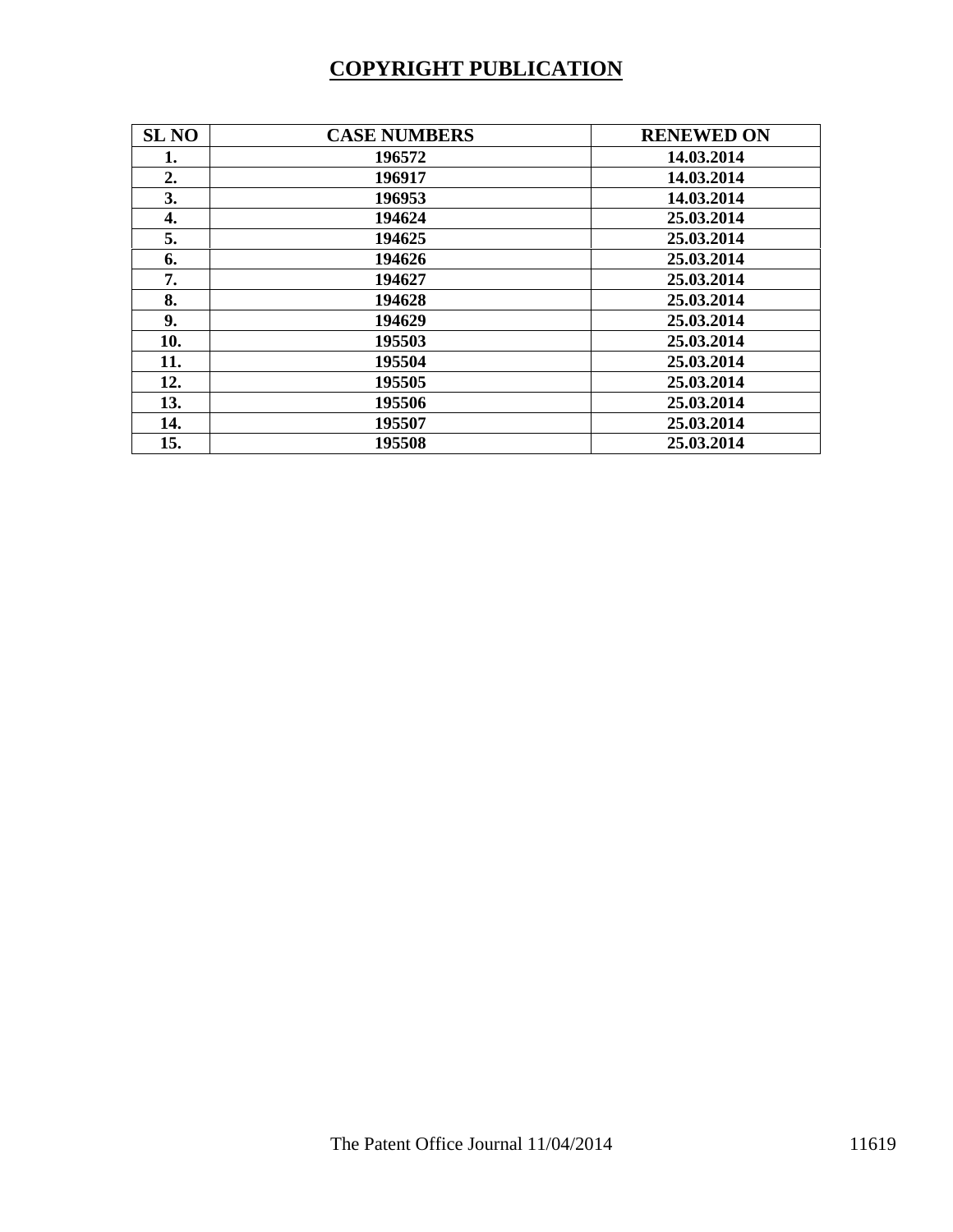## **THE DESIGNS ACT 2000 SECTION 30 DESIGN ASSIGNMENT**

**The Design stands in the name of SARTORIUS WEIGHING TECHNOLOGY GMBH registered under the Designs Act, 2000 has been assigned in the Register of Designs in the name as follows:-** 

| Design No.                                | <b>Class</b>                                                                 | <b>Name</b>                                                                                                                                                                                                         |
|-------------------------------------------|------------------------------------------------------------------------------|---------------------------------------------------------------------------------------------------------------------------------------------------------------------------------------------------------------------|
| 241877, 241882, 241879, 241876,<br>241878 | 241876, 241877-(14-02)<br>241878-(23-04)<br>241882-(24-99)<br>241879-(23-01) | <b>SARTORIUS LAB INSTRUMENTS</b><br><b>GMBH &amp; CO. KG (A COMPANY</b><br>INCORPORATED & EXISTING<br>UNDER THE LAWS OF GERMANY)<br>OF WEENDER LANDSTRASSE 94-<br>108, 37075 GOETTINGEN,<br>GERMANY, GERMAN COMPANY |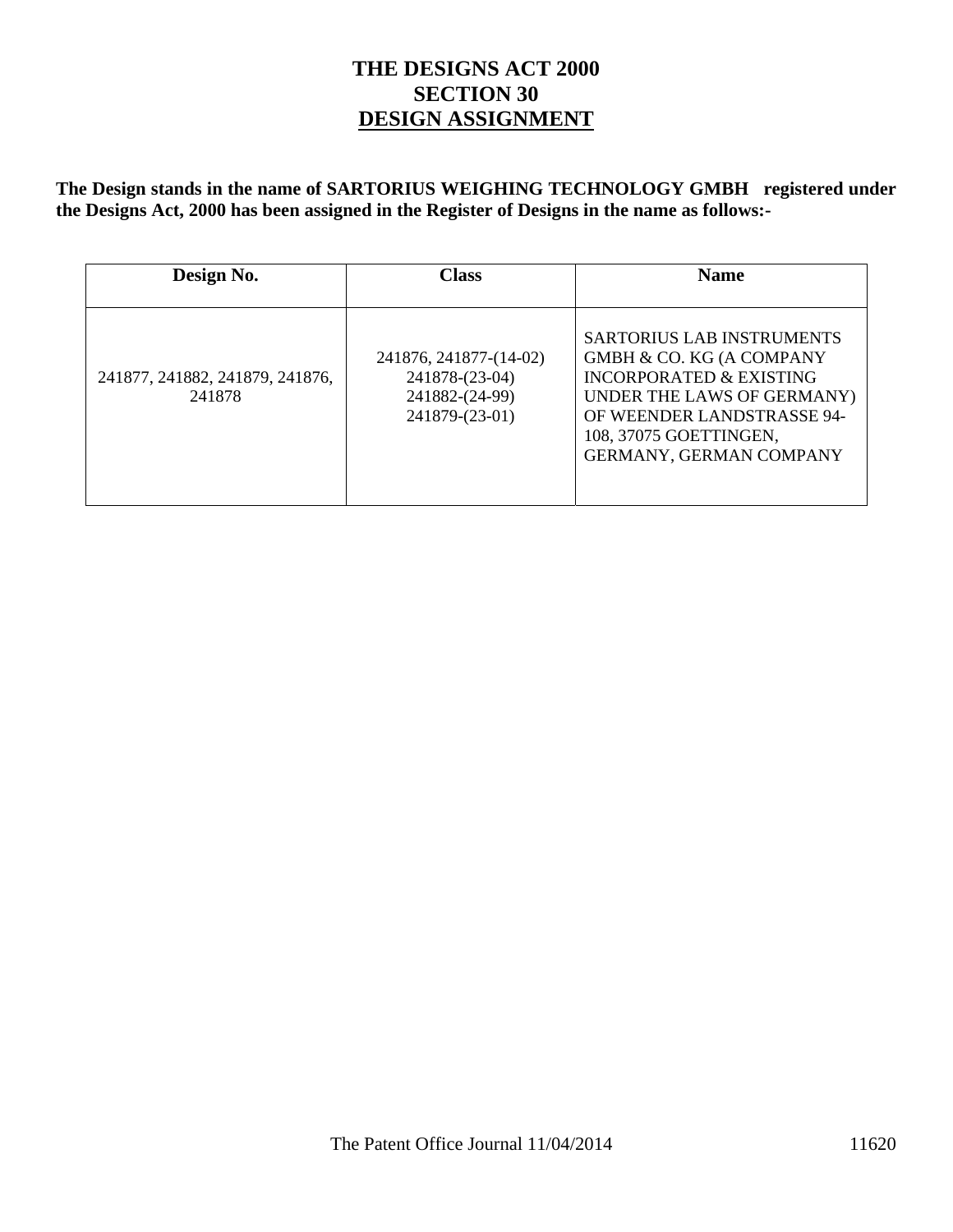#### **REGISTRATION OF DESIGNS**

**The following designs have been registered. They are now open for public inspection. In the following each entry the Date of Registration is shown. The Priority Number, Priority Date and Priority Country are also shown** 

| <b>DESIGN NUMBER</b>                                                                                                                                                                                                                                                                                                                 |                       | 253879                       |                       |  |
|--------------------------------------------------------------------------------------------------------------------------------------------------------------------------------------------------------------------------------------------------------------------------------------------------------------------------------------|-----------------------|------------------------------|-----------------------|--|
| <b>CLASS</b>                                                                                                                                                                                                                                                                                                                         | $24-01$               |                              |                       |  |
| 1) KONINKLIJKE PHILIPS ELECTRONICS N.V., A COMPANY ORGANIZED<br>AND EXISTING UNDER THE LAWS OF THE KINGDOM OF THE<br>NETHERLANDS, RESIDING AT<br>EINDHOVEN, WHOSE POST-OFFICE ADDRESS IS HIGH TECH CAMPUS 5, 5656<br>AE EINDHOVEN, THE NETHERLANDS                                                                                   |                       |                              |                       |  |
| <b>DATE OF REGISTRATION</b>                                                                                                                                                                                                                                                                                                          |                       | 16/05/2013                   |                       |  |
| <b>TITLE</b>                                                                                                                                                                                                                                                                                                                         |                       | <b>BOX FOR DEFIBRILLATOR</b> |                       |  |
| <b>PRIORITY</b>                                                                                                                                                                                                                                                                                                                      |                       |                              |                       |  |
| PRIORITY NUMBER                                                                                                                                                                                                                                                                                                                      | <b>DATE</b>           |                              | <b>COUNTRY</b>        |  |
| 002137695-0001                                                                                                                                                                                                                                                                                                                       | 16/11/2012            |                              | <b>OHIM</b>           |  |
| <b>DESIGN NUMBER</b>                                                                                                                                                                                                                                                                                                                 |                       | 255339                       |                       |  |
| <b>CLASS</b>                                                                                                                                                                                                                                                                                                                         |                       | $09-07$                      |                       |  |
| 1) OBRIST CLOSURES SWITZERLAND GMBH, A SWISS CORPORATION,<br>ROMERSTRASSE 83, CH-4153, REINACH, SWITZERLAND                                                                                                                                                                                                                          |                       |                              |                       |  |
| <b>DATE OF REGISTRATION</b>                                                                                                                                                                                                                                                                                                          |                       | 18/07/2013                   |                       |  |
| <b>TITLE</b>                                                                                                                                                                                                                                                                                                                         | <b>CAP FOR BOTTLE</b> |                              |                       |  |
| <b>PRIORITY</b>                                                                                                                                                                                                                                                                                                                      |                       |                              |                       |  |
| PRIORITY NUMBER                                                                                                                                                                                                                                                                                                                      | <b>DATE</b>           | <b>COUNTRY</b>               |                       |  |
| 001359897-0001                                                                                                                                                                                                                                                                                                                       | 01/02/2013            |                              | <b>EUROPEAN UNION</b> |  |
|                                                                                                                                                                                                                                                                                                                                      |                       |                              |                       |  |
| <b>DESIGN NUMBER</b>                                                                                                                                                                                                                                                                                                                 |                       | 256976                       |                       |  |
| <b>CLASS</b>                                                                                                                                                                                                                                                                                                                         | $05-05$               |                              |                       |  |
| 1) M/S. BIBA APPARELS PRIVATE LIMITED, AN INDIAN PRIVATE LIMITED<br><b>COMPANY INCORPORATED UNDER THE PROVISION OF THE COMPANIES</b><br>ACT, 1956, AND HAVING ITS'S REGISTERED OFFICE AT<br>RELIABLE HOUSE, SITUATED AT HANUMAN SILK MILL COMPOUND,<br>KANJURMARG (WEST), OPP. HUMA MALL, MUMBAI-400078 MAHARASHTRA,<br><b>INDIA</b> |                       |                              |                       |  |
| <b>DATE OF REGISTRATION</b>                                                                                                                                                                                                                                                                                                          | 30/09/2013            |                              |                       |  |
| <b>TITLE</b>                                                                                                                                                                                                                                                                                                                         | <b>TEXTILE FABRIC</b> |                              |                       |  |
| <b>PRIORITY NA</b>                                                                                                                                                                                                                                                                                                                   |                       |                              |                       |  |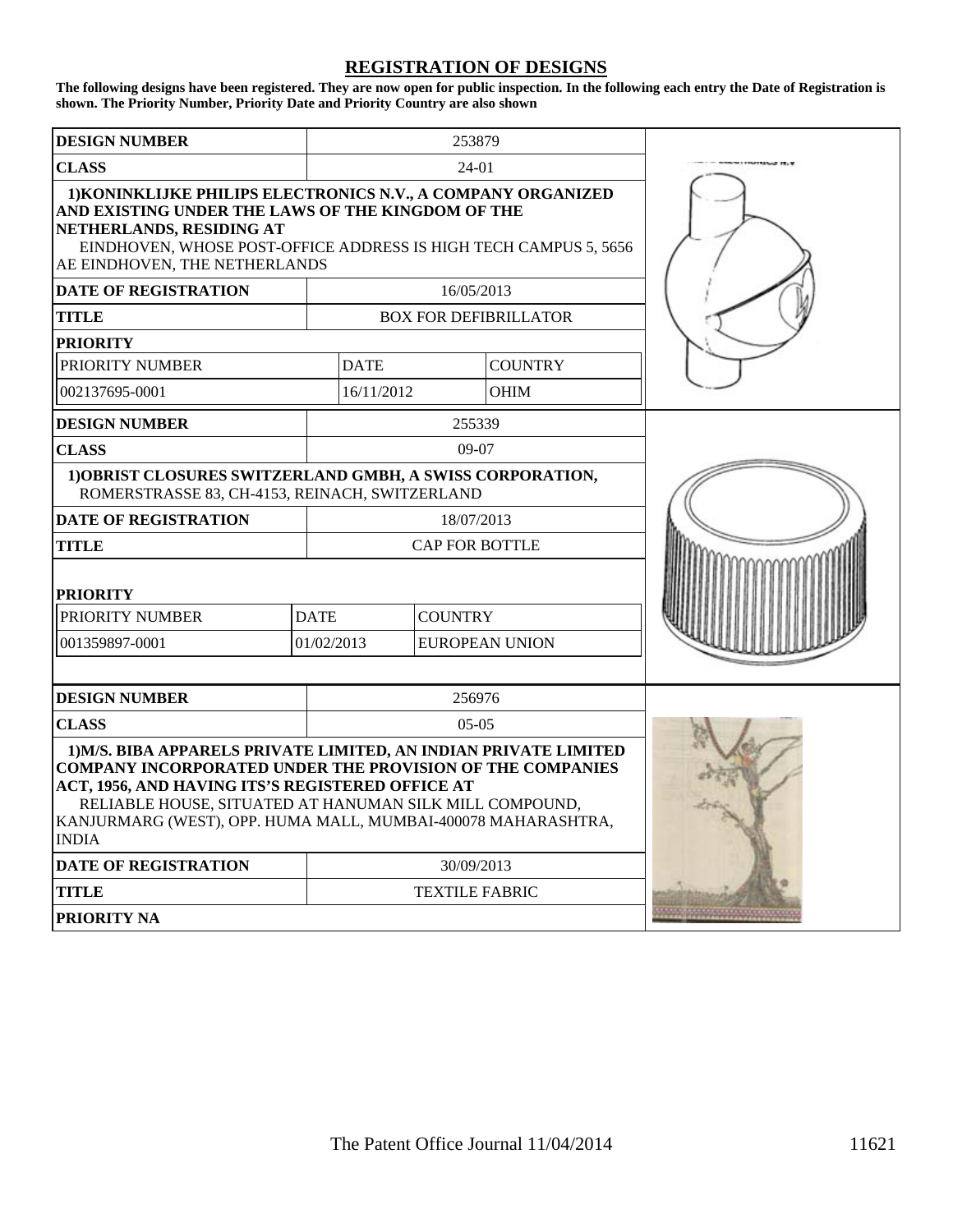| <b>DESIGN NUMBER</b>                                                                                                                                                                                                                                                                                                                                                | 257086                                                                                                                                                                                                                                                           |  |
|---------------------------------------------------------------------------------------------------------------------------------------------------------------------------------------------------------------------------------------------------------------------------------------------------------------------------------------------------------------------|------------------------------------------------------------------------------------------------------------------------------------------------------------------------------------------------------------------------------------------------------------------|--|
| <b>CLASS</b>                                                                                                                                                                                                                                                                                                                                                        | $05-05$                                                                                                                                                                                                                                                          |  |
| 1) M/S. BIBA APPARELS PRIVATE LIMITED, AN INDIAN PRIVATE LIMITED<br><b>COMPANY INCORPORATED UNDER THE PROVISION OF THE COMPANIES</b><br>ACT, 1956, AND HAVING ITS'S REGISTERED OFFICE AT<br>RELIABLE HOUSE, SITUATED AT HANUMAN SILK MILL COMPOUND,<br>KANJURMARG (WEST), OPP. HUMA MALL, MUMBAI-400078 MAHARASHTRA,<br><b>INDIA</b><br><b>DATE OF REGISTRATION</b> | 010101010101010<br>00000000000                                                                                                                                                                                                                                   |  |
| <b>TITLE</b>                                                                                                                                                                                                                                                                                                                                                        | <b>TEXTILE FABRIC</b>                                                                                                                                                                                                                                            |  |
| PRIORITY NA                                                                                                                                                                                                                                                                                                                                                         |                                                                                                                                                                                                                                                                  |  |
| <b>DESIGN NUMBER</b>                                                                                                                                                                                                                                                                                                                                                | 257027                                                                                                                                                                                                                                                           |  |
| <b>CLASS</b>                                                                                                                                                                                                                                                                                                                                                        | $05-05$                                                                                                                                                                                                                                                          |  |
| ACT, 1956, AND HAVING ITS'S REGISTERED OFFICE AT<br><b>INDIA</b><br><b>DATE OF REGISTRATION</b><br><b>TITLE</b><br>PRIORITY NA                                                                                                                                                                                                                                      | RELIABLE HOUSE, SITUATED AT HANUMAN SILK MILL COMPOUND,<br>KANJURMARG (WEST), OPP. HUMA MALL, MUMBAI-400078 MAHARASHTRA,<br>30/09/2013<br><b>TEXTILE FABRIC</b>                                                                                                  |  |
| <b>DESIGN NUMBER</b>                                                                                                                                                                                                                                                                                                                                                | 257089                                                                                                                                                                                                                                                           |  |
| <b>CLASS</b>                                                                                                                                                                                                                                                                                                                                                        | $05-05$                                                                                                                                                                                                                                                          |  |
| ACT, 1956, AND HAVING ITS'S REGISTERED OFFICE AT<br><b>INDIA</b>                                                                                                                                                                                                                                                                                                    | 1) M/S. BIBA APPARELS PRIVATE LIMITED, AN INDIAN PRIVATE LIMITED<br><b>COMPANY INCORPORATED UNDER THE PROVISION OF THE COMPANIES</b><br>RELIABLE HOUSE, SITUATED AT HANUMAN SILK MILL COMPOUND,<br>KANJURMARG (WEST), OPP. HUMA MALL, MUMBAI-400078 MAHARASHTRA, |  |
| <b>DATE OF REGISTRATION</b>                                                                                                                                                                                                                                                                                                                                         | 30/09/2013                                                                                                                                                                                                                                                       |  |
| <b>TITLE</b>                                                                                                                                                                                                                                                                                                                                                        | <b>TEXTILE FABRIC</b>                                                                                                                                                                                                                                            |  |
| PRIORITY NA                                                                                                                                                                                                                                                                                                                                                         |                                                                                                                                                                                                                                                                  |  |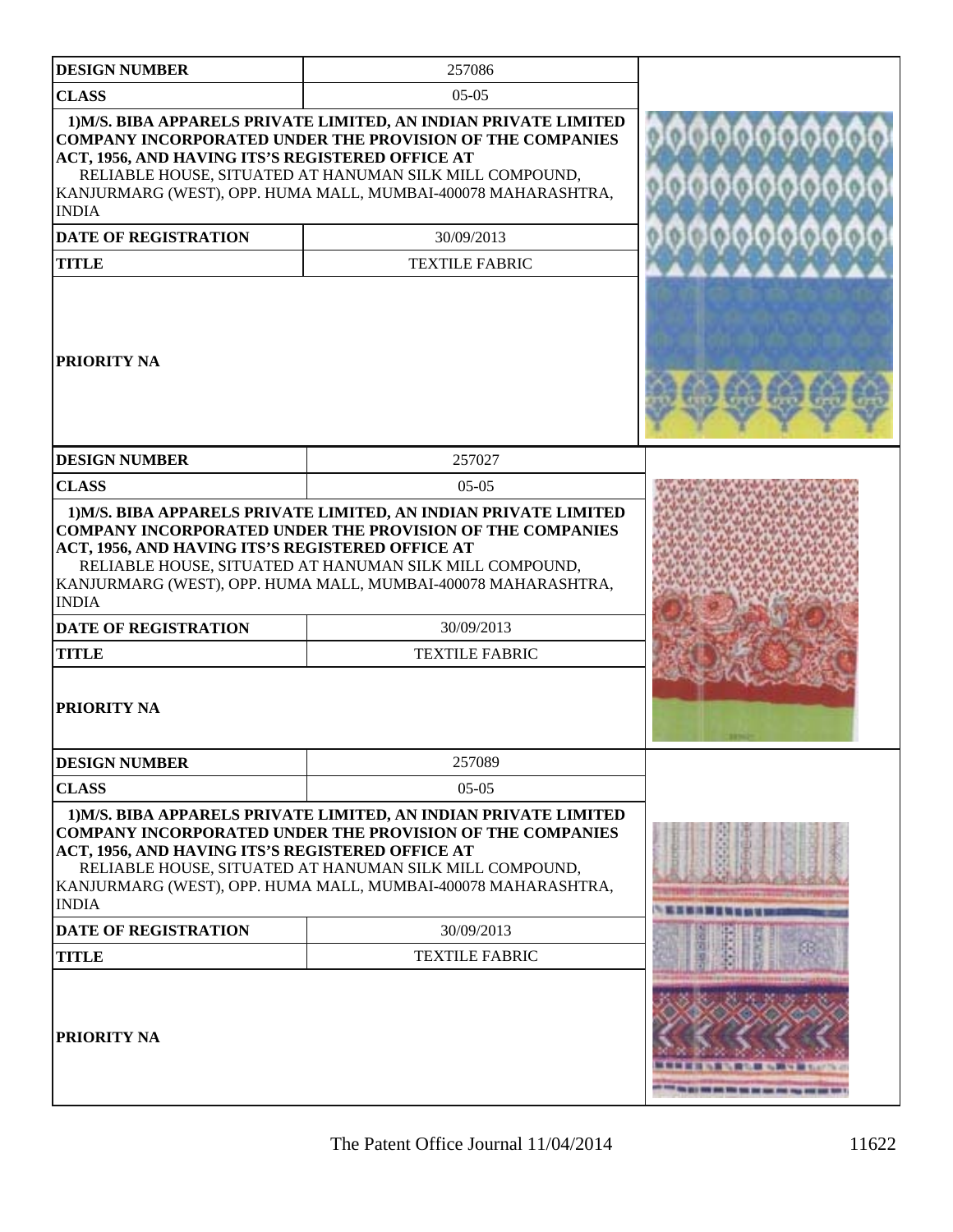| <b>DESIGN NUMBER</b>                                                                                                                                                                                                                                                                                                                 |                       | 253358                             |  |
|--------------------------------------------------------------------------------------------------------------------------------------------------------------------------------------------------------------------------------------------------------------------------------------------------------------------------------------|-----------------------|------------------------------------|--|
| <b>CLASS</b>                                                                                                                                                                                                                                                                                                                         | 15-99                 |                                    |  |
| 1) NOK CORPORATION, A JAPANESE CORPORATION OF<br>12-15, SHIBA DAIMON 1-CHOME, MINATO-KU, TOKYO 105-8585, JAPAN                                                                                                                                                                                                                       |                       |                                    |  |
| <b>DATE OF REGISTRATION</b>                                                                                                                                                                                                                                                                                                          |                       | 23/04/2013                         |  |
| TITLE                                                                                                                                                                                                                                                                                                                                |                       | SEAL TO PREVENT LEAKAGE OF LIQUIDS |  |
| <b>PRIORITY</b>                                                                                                                                                                                                                                                                                                                      |                       |                                    |  |
| PRIORITY NUMBER                                                                                                                                                                                                                                                                                                                      | <b>DATE</b>           | <b>COUNTRY</b>                     |  |
| 2012-026325                                                                                                                                                                                                                                                                                                                          | 30/10/2012            | <b>JAPAN</b>                       |  |
|                                                                                                                                                                                                                                                                                                                                      |                       |                                    |  |
| <b>DESIGN NUMBER</b>                                                                                                                                                                                                                                                                                                                 |                       | 257084                             |  |
| <b>CLASS</b>                                                                                                                                                                                                                                                                                                                         |                       | $05-05$                            |  |
| ACT, 1956, AND HAVING ITS'S REGISTERED OFFICE AT<br>RELIABLE HOUSE, SITUATED AT HANUMAN SILK MILL COMPOUND,<br>KANJURMARG (WEST), OPP. HUMA MALL, MUMBAI-400078 MAHARASHTRA,<br><b>INDIA</b>                                                                                                                                         |                       |                                    |  |
| <b>DATE OF REGISTRATION</b>                                                                                                                                                                                                                                                                                                          | 30/09/2013            |                                    |  |
| TITLE                                                                                                                                                                                                                                                                                                                                | <b>TEXTILE FABRIC</b> |                                    |  |
| PRIORITY NA                                                                                                                                                                                                                                                                                                                          |                       |                                    |  |
| 257109<br><b>DESIGN NUMBER</b>                                                                                                                                                                                                                                                                                                       |                       |                                    |  |
| <b>CLASS</b>                                                                                                                                                                                                                                                                                                                         |                       | $05-05$                            |  |
| 1) M/S. BIBA APPARELS PRIVATE LIMITED, AN INDIAN PRIVATE LIMITED<br><b>COMPANY INCORPORATED UNDER THE PROVISION OF THE COMPANIES</b><br>ACT, 1956, AND HAVING ITS'S REGISTERED OFFICE AT<br>RELIABLE HOUSE, SITUATED AT HANUMAN SILK MILL COMPOUND,<br>KANJURMARG (WEST), OPP. HUMA MALL, MUMBAI-400078 MAHARASHTRA,<br><b>INDIA</b> |                       |                                    |  |
| <b>DATE OF REGISTRATION</b>                                                                                                                                                                                                                                                                                                          |                       | 30/09/2013                         |  |
| TITLE                                                                                                                                                                                                                                                                                                                                |                       | <b>TEXTILE FABRIC</b>              |  |
| PRIORITY NA                                                                                                                                                                                                                                                                                                                          |                       |                                    |  |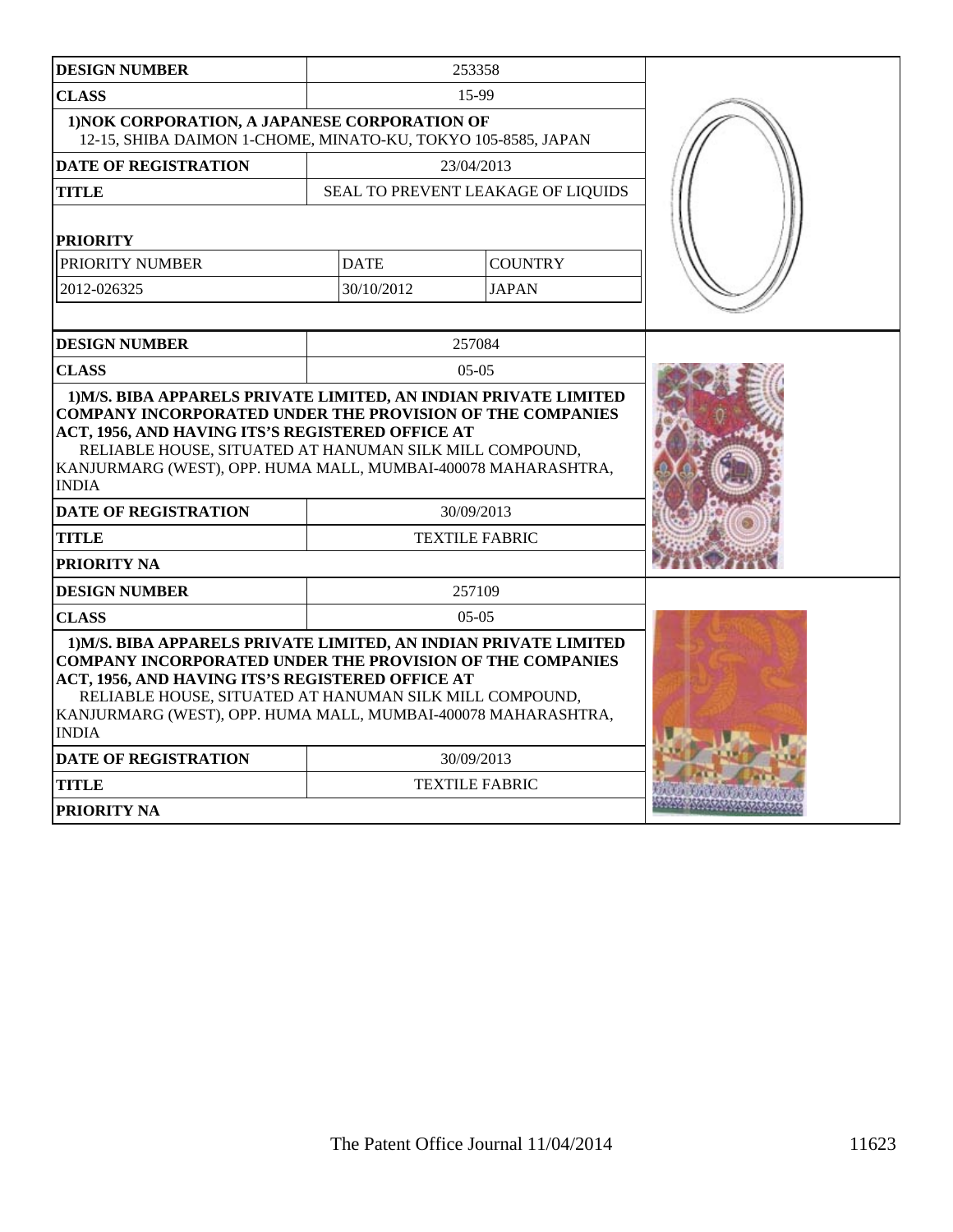| <b>DESIGN NUMBER</b>                                                                                                                                                                                                                                                                                                                 | 255901                                                                                                                           |  |
|--------------------------------------------------------------------------------------------------------------------------------------------------------------------------------------------------------------------------------------------------------------------------------------------------------------------------------------|----------------------------------------------------------------------------------------------------------------------------------|--|
| <b>CLASS</b><br>$09-03$                                                                                                                                                                                                                                                                                                              |                                                                                                                                  |  |
| THE INDIAN COMPANIES ACT, 1956),                                                                                                                                                                                                                                                                                                     | 1) M/S. AG POLY PACKS PVT. LTD. (A COMPANY INCORPORATED UNDER<br>C-4/1, RAJIV NAGAR INDL. AREA, SEWADHAM MARG, MANDOLI, DELHI-93 |  |
| <b>DATE OF REGISTRATION</b>                                                                                                                                                                                                                                                                                                          | 19/08/2013                                                                                                                       |  |
| TITLE                                                                                                                                                                                                                                                                                                                                | <b>CONTAINER</b>                                                                                                                 |  |
| <b>PRIORITY NA</b>                                                                                                                                                                                                                                                                                                                   |                                                                                                                                  |  |
| <b>DESIGN NUMBER</b>                                                                                                                                                                                                                                                                                                                 | 250857                                                                                                                           |  |
| <b>CLASS</b>                                                                                                                                                                                                                                                                                                                         | $09-01$                                                                                                                          |  |
| INDIAN COMPANIES ACT, 1956 INDIAN COMPANY,<br>ADDRESS: MOHAN NAGAR, GHAZIABAD, U.P.                                                                                                                                                                                                                                                  | 1) MOHAN MEAKIN LIMITED, A COMPANY INCORPORATED UNDER THE                                                                        |  |
| <b>DATE OF REGISTRATION</b><br>08/01/2013<br><b>TITLE</b><br><b>BOTTLE</b>                                                                                                                                                                                                                                                           |                                                                                                                                  |  |
| <b>PRIORITY NA</b>                                                                                                                                                                                                                                                                                                                   |                                                                                                                                  |  |
| <b>DESIGN NUMBER</b>                                                                                                                                                                                                                                                                                                                 | 257003                                                                                                                           |  |
| <b>CLASS</b>                                                                                                                                                                                                                                                                                                                         | $0.5 - 0.5$                                                                                                                      |  |
| 1) M/S. BIBA APPARELS PRIVATE LIMITED, AN INDIAN PRIVATE LIMITED<br><b>COMPANY INCORPORATED UNDER THE PROVISION OF THE COMPANIES</b><br>ACT, 1956, AND HAVING ITS'S REGISTERED OFFICE AT<br>RELIABLE HOUSE, SITUATED AT HANUMAN SILK MILL COMPOUND,<br>KANJURMARG (WEST), OPP. HUMA MALL, MUMBAI-400078 MAHARASHTRA,<br><b>INDIA</b> |                                                                                                                                  |  |
| <b>DATE OF REGISTRATION</b>                                                                                                                                                                                                                                                                                                          | 30/09/2013                                                                                                                       |  |
| <b>TITLE</b>                                                                                                                                                                                                                                                                                                                         | <b>TEXTILE FABRIC</b>                                                                                                            |  |
| <b>PRIORITY NA</b>                                                                                                                                                                                                                                                                                                                   |                                                                                                                                  |  |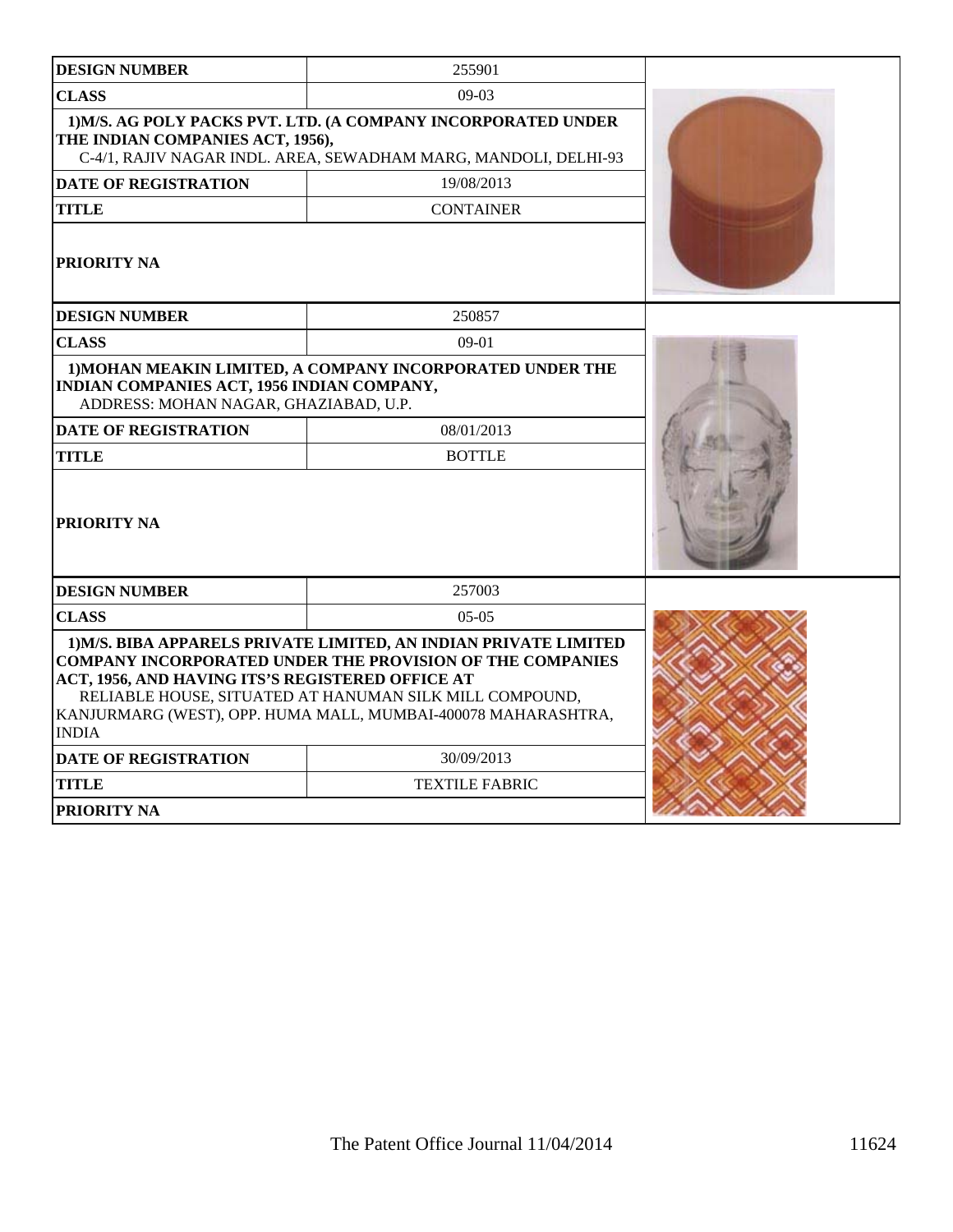| <b>DESIGN NUMBER</b>                                                                                                                                                                                                                                                                                                                 | 257040                |                   |  |
|--------------------------------------------------------------------------------------------------------------------------------------------------------------------------------------------------------------------------------------------------------------------------------------------------------------------------------------|-----------------------|-------------------|--|
| <b>CLASS</b>                                                                                                                                                                                                                                                                                                                         |                       |                   |  |
| 1) M/S. BIBA APPARELS PRIVATE LIMITED, AN INDIAN PRIVATE LIMITED<br><b>COMPANY INCORPORATED UNDER THE PROVISION OF THE COMPANIES</b><br>ACT, 1956, AND HAVING ITS'S REGISTERED OFFICE AT<br>RELIABLE HOUSE, SITUATED AT HANUMAN SILK MILL COMPOUND,<br>KANJURMARG (WEST), OPP. HUMA MALL, MUMBAI-400078 MAHARASHTRA,<br><b>INDIA</b> |                       |                   |  |
| <b>DATE OF REGISTRATION</b>                                                                                                                                                                                                                                                                                                          | 30/09/2013            |                   |  |
| <b>TITLE</b>                                                                                                                                                                                                                                                                                                                         | <b>TEXTILE FABRIC</b> | ,,,,,,,,,,,,,,,,, |  |
| <b>PRIORITY NA</b>                                                                                                                                                                                                                                                                                                                   |                       |                   |  |
| <b>DESIGN NUMBER</b>                                                                                                                                                                                                                                                                                                                 | 257102                |                   |  |
| <b>CLASS</b>                                                                                                                                                                                                                                                                                                                         | $05-05$               |                   |  |
| <b>COMPANY INCORPORATED UNDER THE PROVISION OF THE COMPANIES</b><br>ACT, 1956, AND HAVING ITS'S REGISTERED OFFICE AT<br>RELIABLE HOUSE, SITUATED AT HANUMAN SILK MILL COMPOUND,<br>KANJURMARG (WEST), OPP. HUMA MALL, MUMBAI-400078 MAHARASHTRA,<br><b>INDIA</b>                                                                     |                       |                   |  |
| <b>DATE OF REGISTRATION</b>                                                                                                                                                                                                                                                                                                          |                       |                   |  |
| <b>TITLE</b><br><b>TEXTILE FABRIC</b>                                                                                                                                                                                                                                                                                                |                       |                   |  |
| <b>PRIORITY NA</b>                                                                                                                                                                                                                                                                                                                   |                       |                   |  |
| <b>DESIGN NUMBER</b>                                                                                                                                                                                                                                                                                                                 | 256983                |                   |  |
| <b>CLASS</b>                                                                                                                                                                                                                                                                                                                         | $0.5 - 0.5$           |                   |  |
| 1) M/S. BIBA APPARELS PRIVATE LIMITED, AN INDIAN PRIVATE LIMITED<br><b>COMPANY INCORPORATED UNDER THE PROVISION OF THE COMPANIES</b><br>ACT, 1956, AND HAVING ITS'S REGISTERED OFFICE AT<br>RELIABLE HOUSE, SITUATED AT HANUMAN SILK MILL COMPOUND,<br>KANJURMARG (WEST), OPP. HUMA MALL, MUMBAI-400078 MAHARASHTRA,<br><b>INDIA</b> |                       |                   |  |
| <b>DATE OF REGISTRATION</b>                                                                                                                                                                                                                                                                                                          | 30/09/2013            |                   |  |
| <b>TITLE</b>                                                                                                                                                                                                                                                                                                                         | <b>TEXTILE FABRIC</b> |                   |  |
| <b>PRIORITY NA</b>                                                                                                                                                                                                                                                                                                                   |                       |                   |  |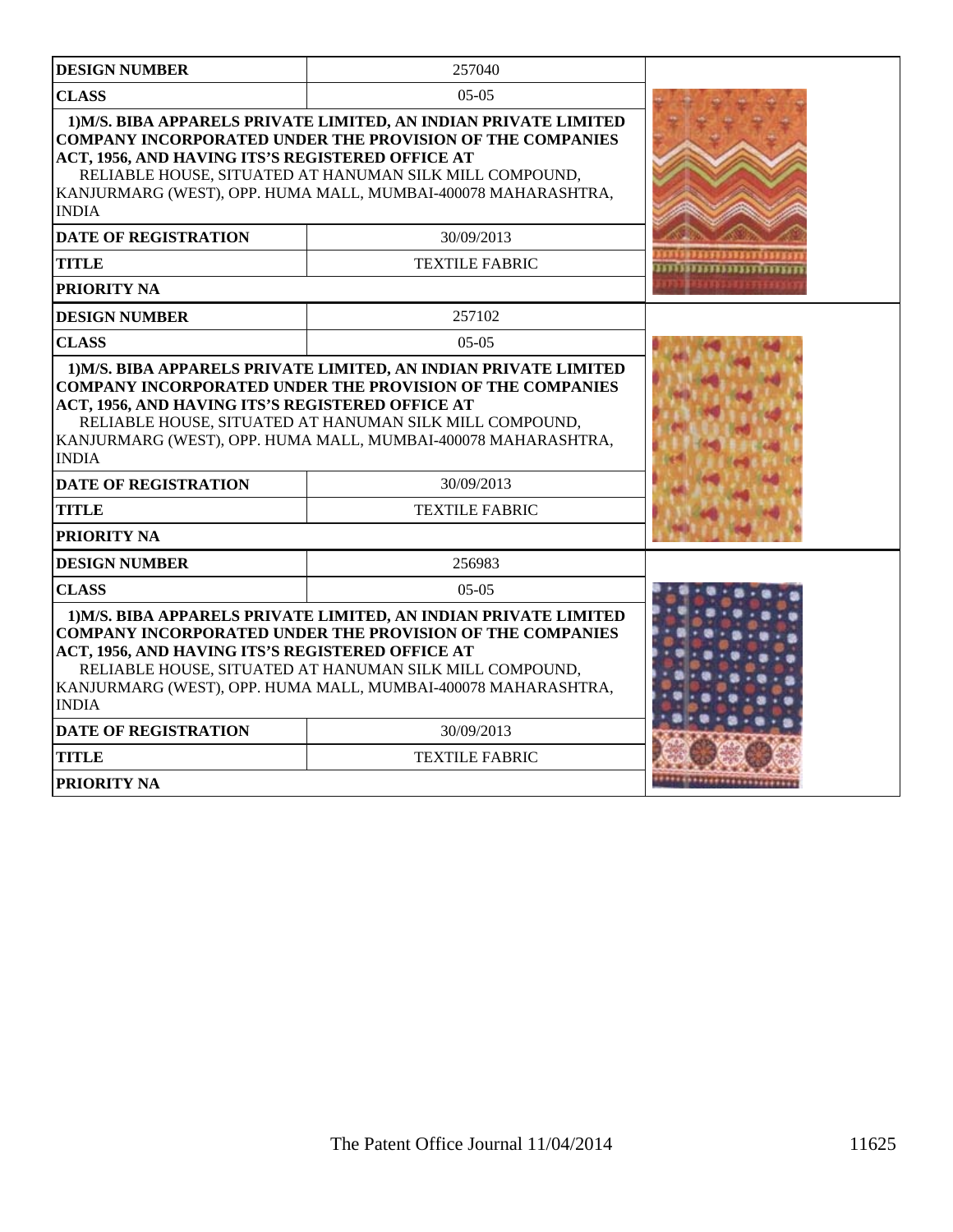| <b>DESIGN NUMBER</b>                                                                                                                  | 257032                                                                                                                                                                                                                                                                                                  |  |
|---------------------------------------------------------------------------------------------------------------------------------------|---------------------------------------------------------------------------------------------------------------------------------------------------------------------------------------------------------------------------------------------------------------------------------------------------------|--|
| <b>CLASS</b>                                                                                                                          |                                                                                                                                                                                                                                                                                                         |  |
| ACT, 1956, AND HAVING ITS'S REGISTERED OFFICE AT<br><b>INDIA</b><br><b>DATE OF REGISTRATION</b><br><b>TITLE</b><br><b>PRIORITY NA</b> | 1) M/S. BIBA APPARELS PRIVATE LIMITED, AN INDIAN PRIVATE LIMITED<br><b>COMPANY INCORPORATED UNDER THE PROVISION OF THE COMPANIES</b><br>RELIABLE HOUSE, SITUATED AT HANUMAN SILK MILL COMPOUND,<br>KANJURMARG (WEST), OPP. HUMA MALL, MUMBAI-400078 MAHARASHTRA,<br>30/09/2013<br><b>TEXTILE FABRIC</b> |  |
| <b>DESIGN NUMBER</b>                                                                                                                  | 257093                                                                                                                                                                                                                                                                                                  |  |
| <b>CLASS</b>                                                                                                                          | $05-05$                                                                                                                                                                                                                                                                                                 |  |
| ACT, 1956, AND HAVING ITS'S REGISTERED OFFICE AT<br><b>INDIA</b>                                                                      | 1) M/S. BIBA APPARELS PRIVATE LIMITED, AN INDIAN PRIVATE LIMITED<br><b>COMPANY INCORPORATED UNDER THE PROVISION OF THE COMPANIES</b><br>RELIABLE HOUSE, SITUATED AT HANUMAN SILK MILL COMPOUND,<br>KANJURMARG (WEST), OPP. HUMA MALL, MUMBAI-400078 MAHARASHTRA,                                        |  |
| <b>DATE OF REGISTRATION</b>                                                                                                           | 30/09/2013                                                                                                                                                                                                                                                                                              |  |
| <b>TITLE</b>                                                                                                                          | <b>TEXTILE FABRIC</b>                                                                                                                                                                                                                                                                                   |  |
| <b>PRIORITY NA</b>                                                                                                                    |                                                                                                                                                                                                                                                                                                         |  |
| <b>DESIGN NUMBER</b>                                                                                                                  | 254126                                                                                                                                                                                                                                                                                                  |  |
| <b>CLASS</b>                                                                                                                          | $12 - 16$                                                                                                                                                                                                                                                                                               |  |
| 1) BHARUCHA PERVEZ NARIMAN, AN INDIAN NATIONAL OF<br>ROAD, ANDHERI (W), MUMBAI, MAHARASHTRA, INDIA                                    | 703/A, ASTER, EVERSHINE PARK, PRATHMESH COMPLEX, VEERA DESAI                                                                                                                                                                                                                                            |  |
| <b>DATE OF REGISTRATION</b>                                                                                                           | 28/05/2013                                                                                                                                                                                                                                                                                              |  |
| <b>TITLE</b>                                                                                                                          | CENTRE STAND FOR TWO WHEELED<br><b>VEHICLE</b>                                                                                                                                                                                                                                                          |  |
| PRIORITY NA                                                                                                                           |                                                                                                                                                                                                                                                                                                         |  |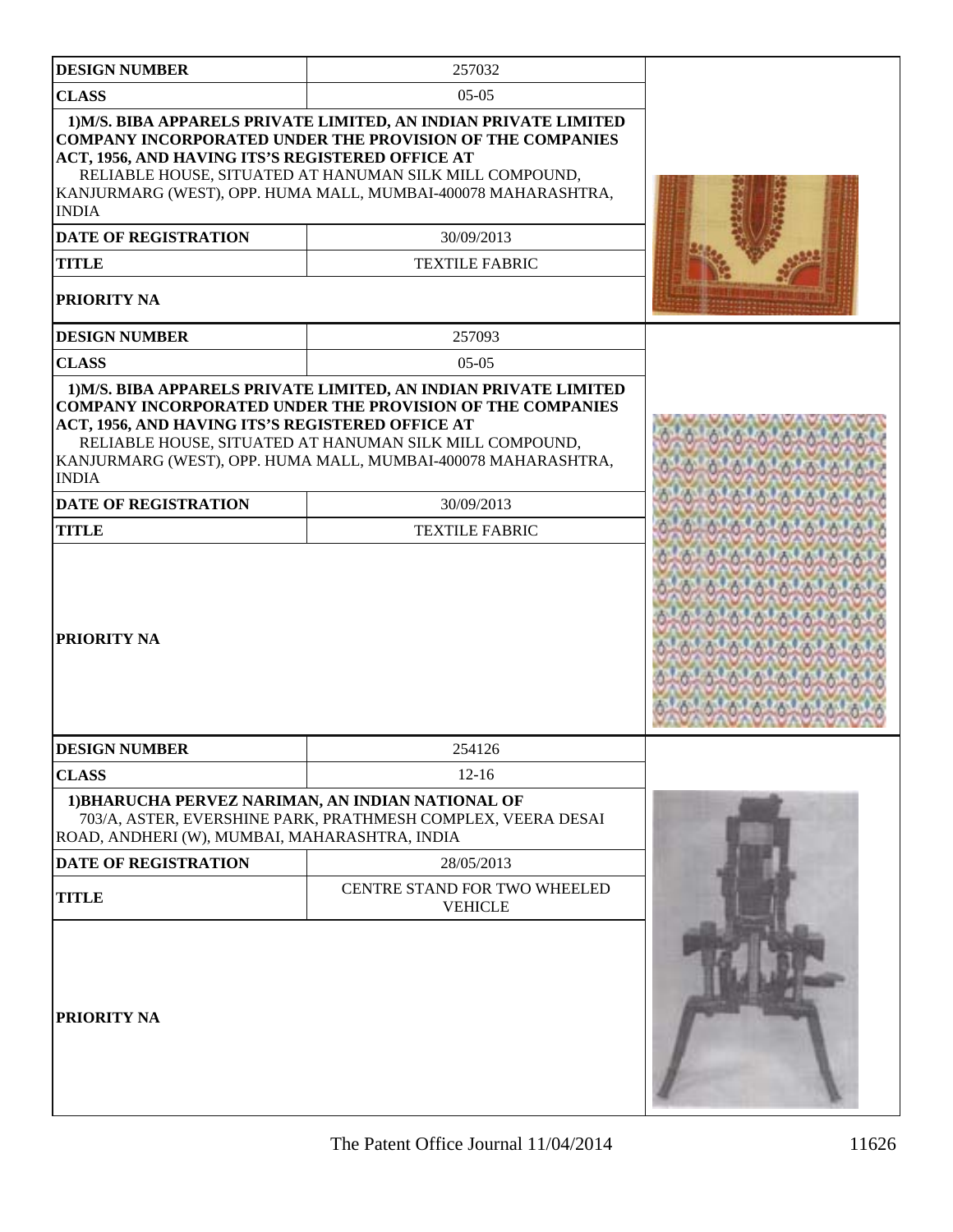| <b>DESIGN NUMBER</b>                                                                                                                                                                                                                                                                                                                 |             | 255914                     |  |
|--------------------------------------------------------------------------------------------------------------------------------------------------------------------------------------------------------------------------------------------------------------------------------------------------------------------------------------|-------------|----------------------------|--|
| <b>CLASS</b>                                                                                                                                                                                                                                                                                                                         |             | 23-01                      |  |
| 1) OWN WATER (INDIA) PVT. LTD., A COMPANY INCORPORATED UNDER<br>THE INDIAN COMPANIES ACT,<br>AT #1, CHANNAKESHAVA TOWER, 6TH CROSS, 1ST MAIN, CHIKKABEGUR<br>GATE, HOSUR MAIN ROAD, BANGALORE-560068, KARNATAKA, INDIA                                                                                                               |             |                            |  |
| <b>DATE OF REGISTRATION</b>                                                                                                                                                                                                                                                                                                          |             | 20/08/2013                 |  |
| <b>TITLE</b>                                                                                                                                                                                                                                                                                                                         |             | <b>WATER PURIFIER</b>      |  |
| PRIORITY NA                                                                                                                                                                                                                                                                                                                          |             |                            |  |
| <b>DESIGN NUMBER</b>                                                                                                                                                                                                                                                                                                                 |             | 246972                     |  |
| <b>CLASS</b>                                                                                                                                                                                                                                                                                                                         |             | $12 - 16$                  |  |
| 1) BELL HELICOPTER TEXTRON INC., A U.S. COMPANY,<br>POST OFFICE BOX 482, FT. WORTH, TX, J76101, U.S.A.                                                                                                                                                                                                                               |             |                            |  |
| <b>DATE OF REGISTRATION</b>                                                                                                                                                                                                                                                                                                          |             | 06/08/2012                 |  |
| <b>TITLE</b>                                                                                                                                                                                                                                                                                                                         |             | <b>COCKPIT SEAT TRACKS</b> |  |
| <b>PRIORITY</b>                                                                                                                                                                                                                                                                                                                      |             |                            |  |
| PRIORITY NUMBER                                                                                                                                                                                                                                                                                                                      | <b>DATE</b> | <b>COUNTRY</b>             |  |
| 29/413,134                                                                                                                                                                                                                                                                                                                           | 10/02/2012  | U.S.A.                     |  |
| <b>DESIGN NUMBER</b>                                                                                                                                                                                                                                                                                                                 |             | 256981                     |  |
| <b>CLASS</b>                                                                                                                                                                                                                                                                                                                         |             | $05-05$                    |  |
| 1) M/S. BIBA APPARELS PRIVATE LIMITED, AN INDIAN PRIVATE LIMITED<br><b>COMPANY INCORPORATED UNDER THE PROVISION OF THE COMPANIES</b><br>ACT, 1956, AND HAVING ITS'S REGISTERED OFFICE AT<br>RELIABLE HOUSE, SITUATED AT HANUMAN SILK MILL COMPOUND,<br>KANJURMARG (WEST), OPP. HUMA MALL, MUMBAI-400078 MAHARASHTRA,<br><b>INDIA</b> |             |                            |  |
| <b>DATE OF REGISTRATION</b>                                                                                                                                                                                                                                                                                                          |             | 30/09/2013                 |  |
| <b>TITLE</b>                                                                                                                                                                                                                                                                                                                         |             | <b>TEXTILE FABRIC</b>      |  |
| <b>PRIORITY NA</b>                                                                                                                                                                                                                                                                                                                   |             |                            |  |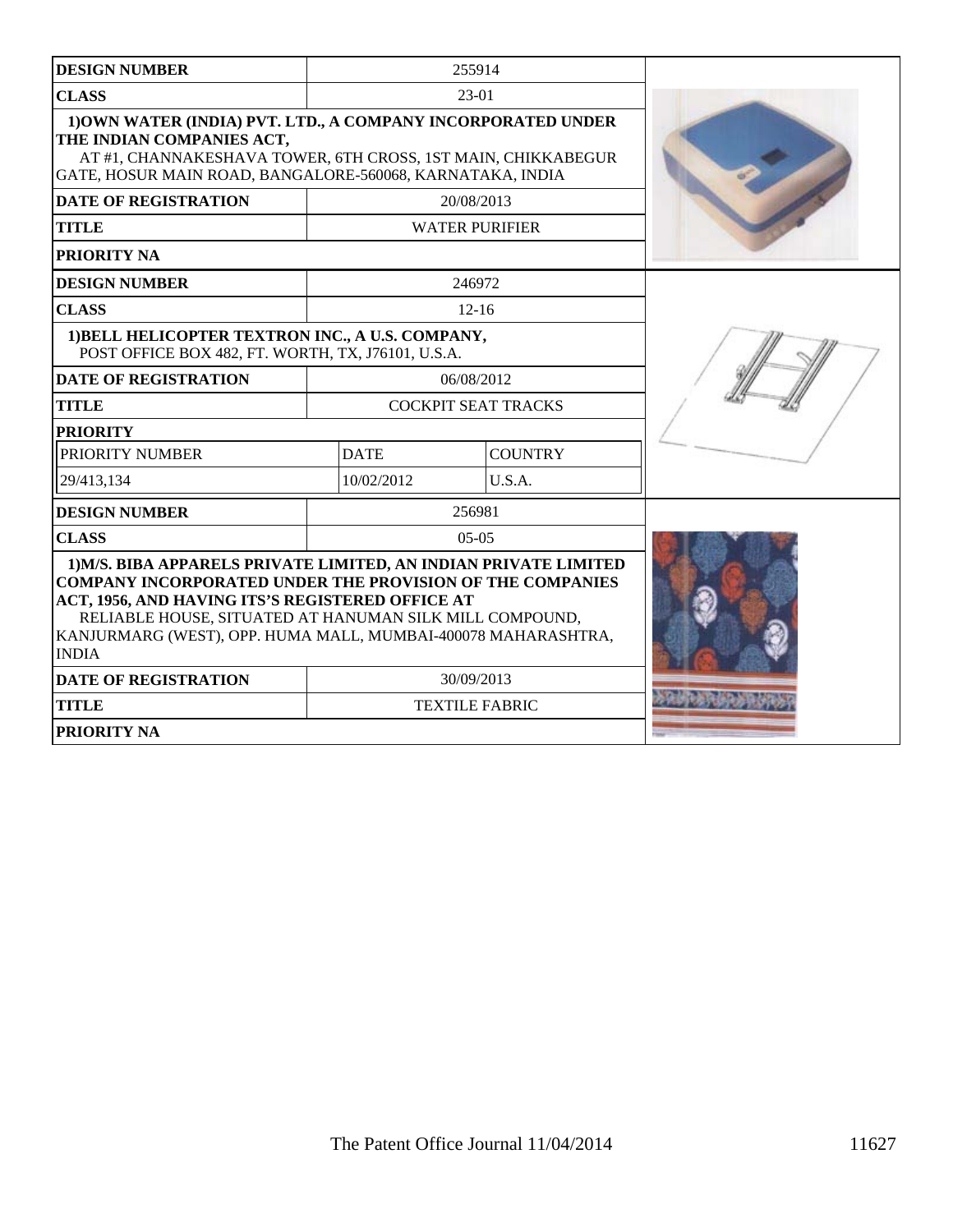| <b>DESIGN NUMBER</b>                                                                                                                                                                                                                                                                                                                 | 257091                                                                                                                                                                                                                                                           |  |
|--------------------------------------------------------------------------------------------------------------------------------------------------------------------------------------------------------------------------------------------------------------------------------------------------------------------------------------|------------------------------------------------------------------------------------------------------------------------------------------------------------------------------------------------------------------------------------------------------------------|--|
| <b>CLASS</b>                                                                                                                                                                                                                                                                                                                         |                                                                                                                                                                                                                                                                  |  |
| ACT, 1956, AND HAVING ITS'S REGISTERED OFFICE AT<br><b>INDIA</b>                                                                                                                                                                                                                                                                     | 1) M/S. BIBA APPARELS PRIVATE LIMITED, AN INDIAN PRIVATE LIMITED<br><b>COMPANY INCORPORATED UNDER THE PROVISION OF THE COMPANIES</b><br>RELIABLE HOUSE, SITUATED AT HANUMAN SILK MILL COMPOUND,<br>KANJURMARG (WEST), OPP. HUMA MALL, MUMBAI-400078 MAHARASHTRA, |  |
| <b>DATE OF REGISTRATION</b>                                                                                                                                                                                                                                                                                                          | 30/09/2013                                                                                                                                                                                                                                                       |  |
| <b>TITLE</b>                                                                                                                                                                                                                                                                                                                         | <b>TEXTILE FABRIC</b>                                                                                                                                                                                                                                            |  |
| PRIORITY NA                                                                                                                                                                                                                                                                                                                          |                                                                                                                                                                                                                                                                  |  |
| <b>DESIGN NUMBER</b>                                                                                                                                                                                                                                                                                                                 | 256984                                                                                                                                                                                                                                                           |  |
| <b>CLASS</b>                                                                                                                                                                                                                                                                                                                         | $05-05$                                                                                                                                                                                                                                                          |  |
| <b>COMPANY INCORPORATED UNDER THE PROVISION OF THE COMPANIES</b><br>ACT, 1956, AND HAVING ITS'S REGISTERED OFFICE AT<br>RELIABLE HOUSE, SITUATED AT HANUMAN SILK MILL COMPOUND,<br>KANJURMARG (WEST), OPP. HUMA MALL, MUMBAI-400078 MAHARASHTRA,<br><b>INDIA</b>                                                                     |                                                                                                                                                                                                                                                                  |  |
| <b>DATE OF REGISTRATION</b>                                                                                                                                                                                                                                                                                                          | 30/09/2013                                                                                                                                                                                                                                                       |  |
| <b>TITLE</b>                                                                                                                                                                                                                                                                                                                         | <b>TEXTILE FABRIC</b>                                                                                                                                                                                                                                            |  |
| PRIORITY NA                                                                                                                                                                                                                                                                                                                          |                                                                                                                                                                                                                                                                  |  |
| <b>DESIGN NUMBER</b>                                                                                                                                                                                                                                                                                                                 | 257033                                                                                                                                                                                                                                                           |  |
| <b>CLASS</b>                                                                                                                                                                                                                                                                                                                         | $05-05$                                                                                                                                                                                                                                                          |  |
| 1) M/S. BIBA APPARELS PRIVATE LIMITED, AN INDIAN PRIVATE LIMITED<br><b>COMPANY INCORPORATED UNDER THE PROVISION OF THE COMPANIES</b><br>ACT, 1956, AND HAVING ITS'S REGISTERED OFFICE AT<br>RELIABLE HOUSE, SITUATED AT HANUMAN SILK MILL COMPOUND,<br>KANJURMARG (WEST), OPP. HUMA MALL, MUMBAI-400078 MAHARASHTRA,<br><b>INDIA</b> |                                                                                                                                                                                                                                                                  |  |
| <b>DATE OF REGISTRATION</b>                                                                                                                                                                                                                                                                                                          | 30/09/2013                                                                                                                                                                                                                                                       |  |
| <b>TITLE</b>                                                                                                                                                                                                                                                                                                                         | <b>TEXTILE FABRIC</b>                                                                                                                                                                                                                                            |  |
| <b>PRIORITY NA</b>                                                                                                                                                                                                                                                                                                                   |                                                                                                                                                                                                                                                                  |  |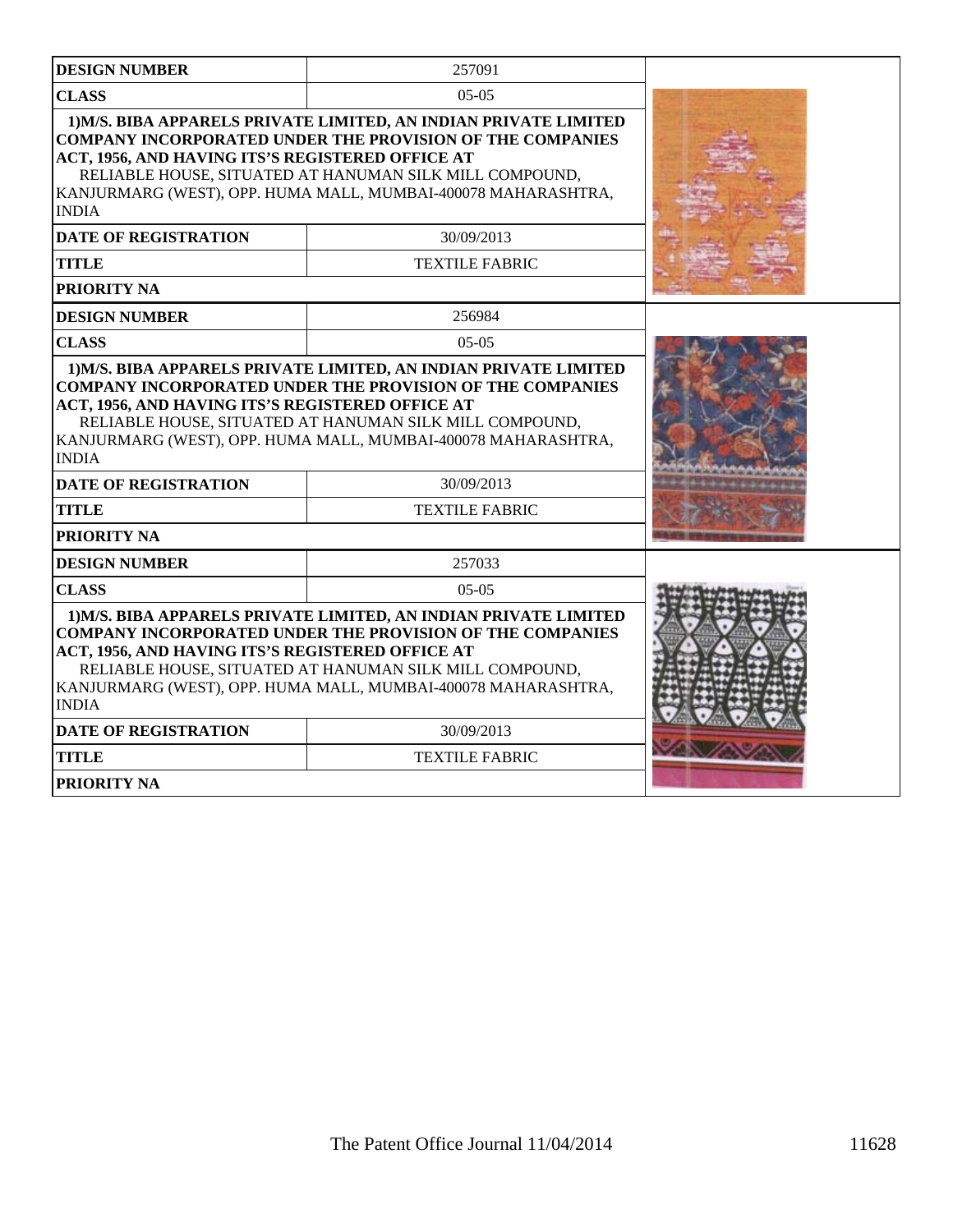| <b>DESIGN NUMBER</b>                                                                                                                                                                                                                                                                                                                 | 255041                |                          |  |
|--------------------------------------------------------------------------------------------------------------------------------------------------------------------------------------------------------------------------------------------------------------------------------------------------------------------------------------|-----------------------|--------------------------|--|
| <b>CLASS</b>                                                                                                                                                                                                                                                                                                                         |                       | $24-02$                  |  |
| 1) NIPRO CORPORATION,<br>9-3, HONJONISHI 3-CHOME, KITA-KU, OSAKA-SHI, OSAKA, JAPAN, A<br><b>JAPANESE CORPORATION</b>                                                                                                                                                                                                                 |                       |                          |  |
| <b>DATE OF REGISTRATION</b>                                                                                                                                                                                                                                                                                                          |                       | 05/07/2013               |  |
| <b>TITLE</b>                                                                                                                                                                                                                                                                                                                         |                       | <b>INDWELLING NEEDLE</b> |  |
| <b>PRIORITY</b>                                                                                                                                                                                                                                                                                                                      |                       |                          |  |
| PRIORITY NUMBER                                                                                                                                                                                                                                                                                                                      | <b>DATE</b>           | <b>COUNTRY</b>           |  |
| 2013-000076                                                                                                                                                                                                                                                                                                                          | 07/01/2013            | <b>JAPAN</b>             |  |
| <b>DESIGN NUMBER</b>                                                                                                                                                                                                                                                                                                                 |                       | 256980                   |  |
| <b>CLASS</b>                                                                                                                                                                                                                                                                                                                         |                       | $05-05$                  |  |
| <b>COMPANY INCORPORATED UNDER THE PROVISION OF THE COMPANIES</b><br>ACT, 1956, AND HAVING ITS'S REGISTERED OFFICE AT<br>RELIABLE HOUSE, SITUATED AT HANUMAN SILK MILL COMPOUND,<br>KANJURMARG (WEST), OPP. HUMA MALL, MUMBAI-400078 MAHARASHTRA,<br><b>INDIA</b>                                                                     |                       |                          |  |
| <b>DATE OF REGISTRATION</b>                                                                                                                                                                                                                                                                                                          | 30/09/2013            |                          |  |
| TITLE                                                                                                                                                                                                                                                                                                                                | <b>TEXTILE FABRIC</b> |                          |  |
| PRIORITY NA                                                                                                                                                                                                                                                                                                                          |                       |                          |  |
| 257090<br><b>DESIGN NUMBER</b>                                                                                                                                                                                                                                                                                                       |                       |                          |  |
| <b>CLASS</b>                                                                                                                                                                                                                                                                                                                         |                       | $05-05$                  |  |
| 1) M/S. BIBA APPARELS PRIVATE LIMITED, AN INDIAN PRIVATE LIMITED<br><b>COMPANY INCORPORATED UNDER THE PROVISION OF THE COMPANIES</b><br>ACT, 1956, AND HAVING ITS'S REGISTERED OFFICE AT<br>RELIABLE HOUSE, SITUATED AT HANUMAN SILK MILL COMPOUND,<br>KANJURMARG (WEST), OPP. HUMA MALL, MUMBAI-400078 MAHARASHTRA,<br><b>INDIA</b> |                       |                          |  |
| <b>DATE OF REGISTRATION</b>                                                                                                                                                                                                                                                                                                          |                       | 30/09/2013               |  |
| <b>TITLE</b>                                                                                                                                                                                                                                                                                                                         | <b>TEXTILE FABRIC</b> |                          |  |
| PRIORITY NA                                                                                                                                                                                                                                                                                                                          |                       |                          |  |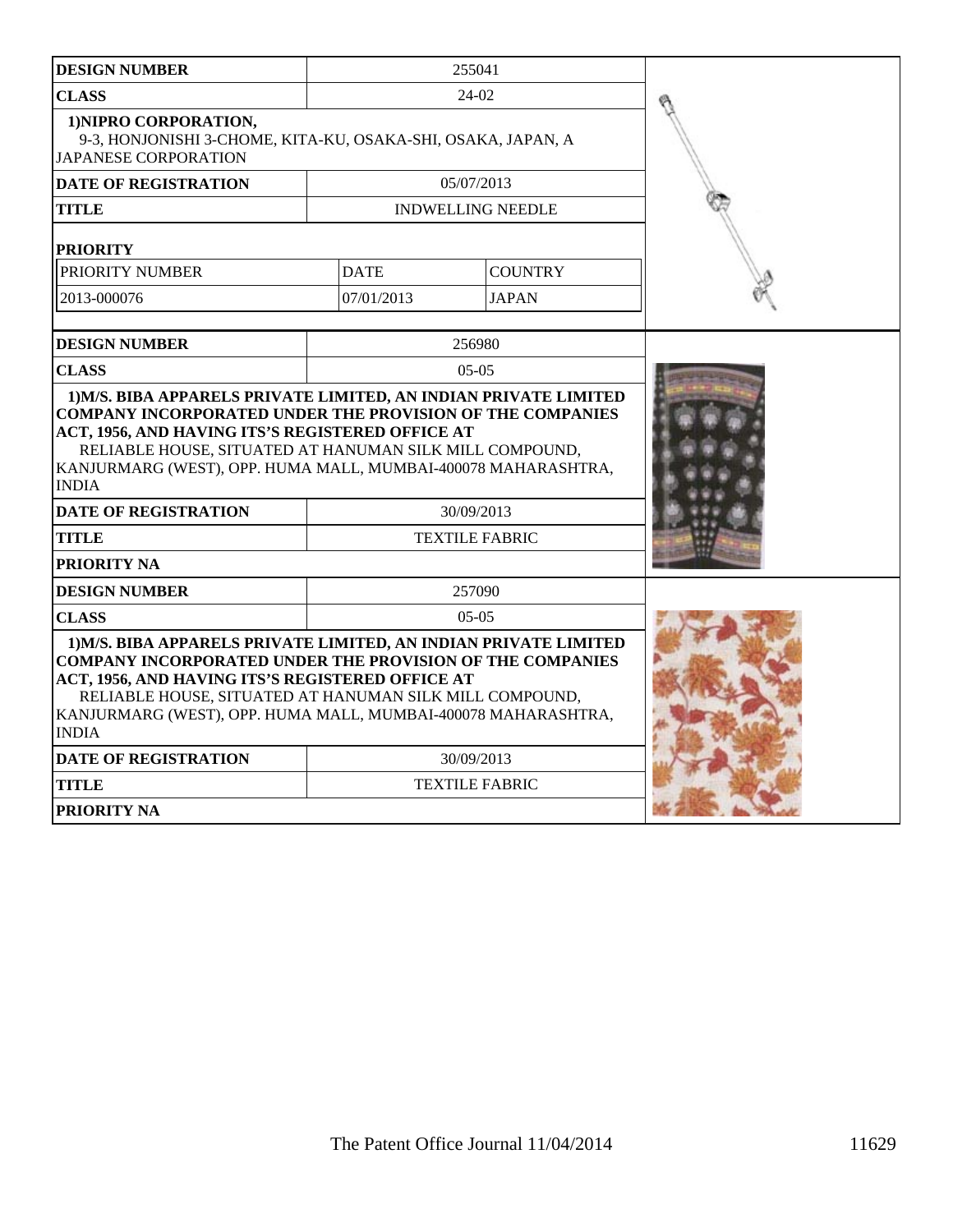| <b>DESIGN NUMBER</b>                                                                                                                                                                                                                                                                                                                     |                           | 249684          |                                                          |  |
|------------------------------------------------------------------------------------------------------------------------------------------------------------------------------------------------------------------------------------------------------------------------------------------------------------------------------------------|---------------------------|-----------------|----------------------------------------------------------|--|
| <b>CLASS</b>                                                                                                                                                                                                                                                                                                                             | $12 - 05$                 |                 |                                                          |  |
| 1) KONE CORPORATION, A COMPANY ORGANIZED AND EXISTING<br>UNDER THE LAWS OF FINLAND, OF THE ADDRESS<br>KARTANONTIE 1, 00330 HELSINKI, FINLAND                                                                                                                                                                                             |                           |                 |                                                          |  |
| <b>DATE OF REGISTRATION</b>                                                                                                                                                                                                                                                                                                              | 26/11/2012                |                 |                                                          |  |
| <b>TITLE</b>                                                                                                                                                                                                                                                                                                                             |                           | <b>WALKWAYS</b> | DECORATIVE FILM USED FOR<br>ESCALATORS, LIFTS AND MOVING |  |
| <b>PRIORITY</b>                                                                                                                                                                                                                                                                                                                          |                           |                 |                                                          |  |
| PRIORITY NUMBER                                                                                                                                                                                                                                                                                                                          | <b>DATE</b>               | <b>COUNTRY</b>  |                                                          |  |
| 002053827-0002                                                                                                                                                                                                                                                                                                                           | 07/06/2012                |                 | <b>EUROPEAN UNION</b>                                    |  |
| <b>DESIGN NUMBER</b>                                                                                                                                                                                                                                                                                                                     |                           | 255800          |                                                          |  |
| <b>CLASS</b>                                                                                                                                                                                                                                                                                                                             |                           | $12 - 16$       |                                                          |  |
| 1) WABCO GMBH,<br>AM LINDENER HAFEN 21, HANNOVER 30453, GERMANY, A GERMAN<br><b>COMPANY</b>                                                                                                                                                                                                                                              |                           |                 |                                                          |  |
| <b>DATE OF REGISTRATION</b>                                                                                                                                                                                                                                                                                                              |                           | 13/08/2013      |                                                          |  |
| <b>TITLE</b>                                                                                                                                                                                                                                                                                                                             |                           |                 | <b>DISC BRAKE ACCESSORY</b>                              |  |
| <b>PRIORITY</b><br>PRIORITY NUMBER<br>001361034-0001                                                                                                                                                                                                                                                                                     | <b>DATE</b><br>15/02/2013 |                 | <b>COUNTRY</b><br><b>OHIM</b>                            |  |
| <b>DESIGN NUMBER</b>                                                                                                                                                                                                                                                                                                                     |                           |                 | 257103                                                   |  |
| <b>CLASS</b>                                                                                                                                                                                                                                                                                                                             |                           |                 | $05-05$                                                  |  |
| 1) M/S. BIBA APPARELS PRIVATE LIMITED, AN INDIAN PRIVATE LIMITED<br><b>COMPANY INCORPORATED UNDER THE PROVISION OF THE COMPANIES</b><br>ACT, 1956, AND HAVING ITS'S REGISTERED OFFICE AT<br>RELIABLE HOUSE, SITUATED AT HANUMAN SILK MILL COMPOUND,<br>KANJURMARG (WEST), OPP. HUMA MALL, MUMBAI-400078 MAHARASHTRA,<br>$\mathbf{INDIA}$ |                           |                 |                                                          |  |
| <b>DATE OF REGISTRATION</b>                                                                                                                                                                                                                                                                                                              | 30/09/2013                |                 |                                                          |  |
| <b>TITLE</b>                                                                                                                                                                                                                                                                                                                             | <b>TEXTILE FABRIC</b>     |                 |                                                          |  |
| <b>PRIORITY NA</b>                                                                                                                                                                                                                                                                                                                       |                           |                 |                                                          |  |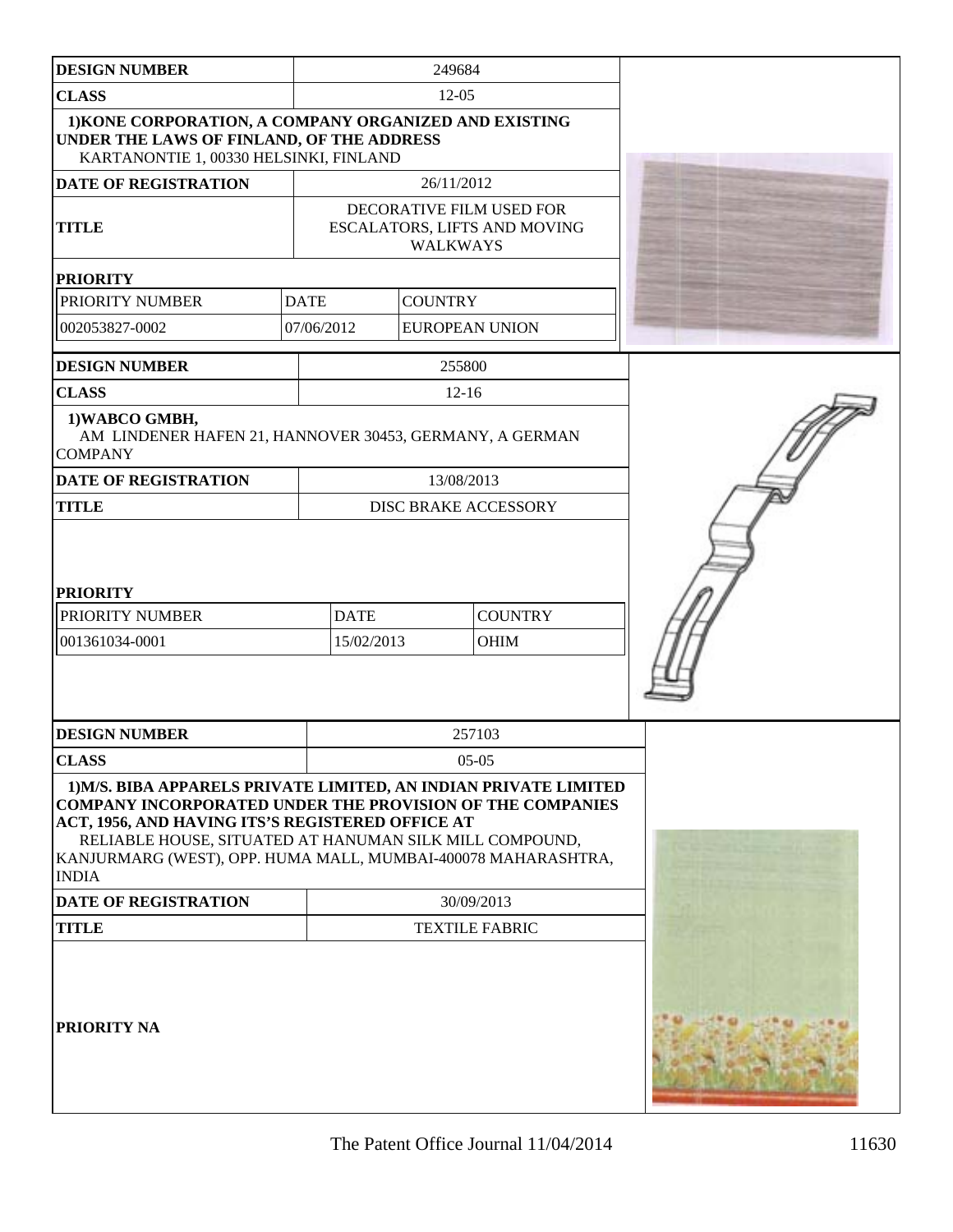| <b>DESIGN NUMBER</b>                                                                                                                                                                                                                                                                                                                 |                       | 255205                |  |
|--------------------------------------------------------------------------------------------------------------------------------------------------------------------------------------------------------------------------------------------------------------------------------------------------------------------------------------|-----------------------|-----------------------|--|
| <b>CLASS</b>                                                                                                                                                                                                                                                                                                                         |                       | 23-04                 |  |
| 1) DYSON TECHNOLOGY LIMITED, A COMPANY INCORPORATED UNDER<br>THE LAWS OF THE UNITED KINGSDOM,<br>OF TETBURY HILL, MALMESBURY, WILTSHIRE, SN16 ORP, UNITED<br><b>KINGDOM</b>                                                                                                                                                          |                       |                       |  |
| <b>DATE OF REGISTRATION</b>                                                                                                                                                                                                                                                                                                          |                       | 12/07/2013            |  |
| <b>TITLE</b>                                                                                                                                                                                                                                                                                                                         |                       | <b>HUMIDIFIER</b>     |  |
| <b>PRIORITY</b>                                                                                                                                                                                                                                                                                                                      |                       |                       |  |
| PRIORITY NUMBER                                                                                                                                                                                                                                                                                                                      | <b>DATE</b>           | <b>COUNTRY</b>        |  |
| 001357941-0001                                                                                                                                                                                                                                                                                                                       | 18/01/2013            | <b>OHIM</b>           |  |
| <b>DESIGN NUMBER</b>                                                                                                                                                                                                                                                                                                                 |                       | 257000                |  |
| <b>CLASS</b>                                                                                                                                                                                                                                                                                                                         |                       | $05-05$               |  |
| ACT, 1956, AND HAVING ITS'S REGISTERED OFFICE AT<br>RELIABLE HOUSE, SITUATED AT HANUMAN SILK MILL COMPOUND,<br>KANJURMARG (WEST), OPP. HUMA MALL, MUMBAI-400078 MAHARASHTRA,<br><b>INDIA</b>                                                                                                                                         |                       |                       |  |
| <b>DATE OF REGISTRATION</b>                                                                                                                                                                                                                                                                                                          |                       | 30/09/2013            |  |
| <b>TITLE</b>                                                                                                                                                                                                                                                                                                                         | <b>TEXTILE FABRIC</b> |                       |  |
| PRIORITY NA                                                                                                                                                                                                                                                                                                                          |                       |                       |  |
| <b>DESIGN NUMBER</b>                                                                                                                                                                                                                                                                                                                 |                       | 257039                |  |
| <b>CLASS</b>                                                                                                                                                                                                                                                                                                                         |                       | $05-05$               |  |
| 1) M/S. BIBA APPARELS PRIVATE LIMITED, AN INDIAN PRIVATE LIMITED<br><b>COMPANY INCORPORATED UNDER THE PROVISION OF THE COMPANIES</b><br>ACT, 1956, AND HAVING ITS'S REGISTERED OFFICE AT<br>RELIABLE HOUSE, SITUATED AT HANUMAN SILK MILL COMPOUND,<br>KANJURMARG (WEST), OPP. HUMA MALL, MUMBAI-400078 MAHARASHTRA,<br><b>INDIA</b> |                       |                       |  |
| <b>DATE OF REGISTRATION</b>                                                                                                                                                                                                                                                                                                          |                       | 30/09/2013            |  |
| <b>TITLE</b>                                                                                                                                                                                                                                                                                                                         |                       | <b>TEXTILE FABRIC</b> |  |
| <b>PRIORITY NA</b>                                                                                                                                                                                                                                                                                                                   |                       |                       |  |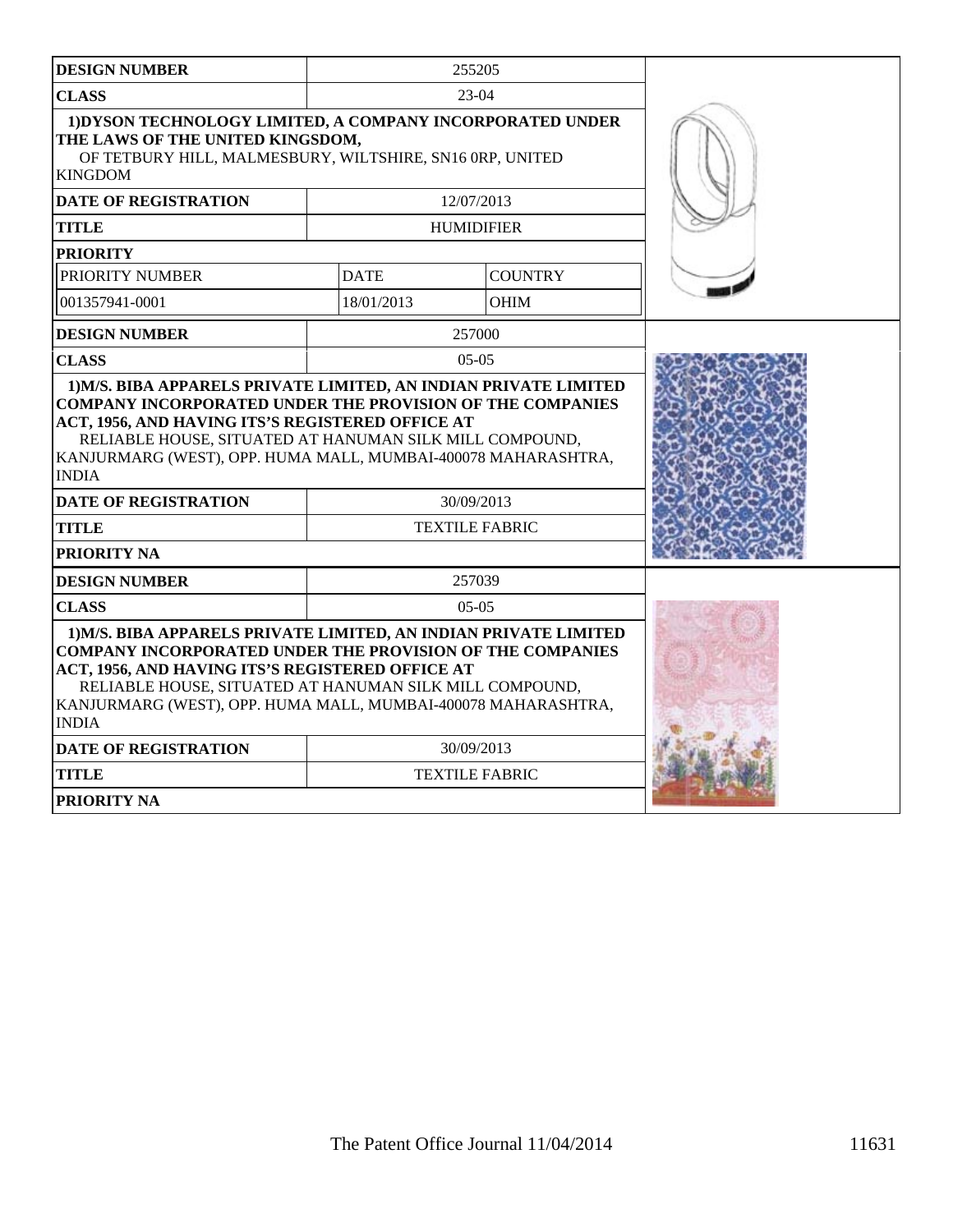| <b>DESIGN NUMBER</b>                                                                                                                                                                                                                                             | 257101                                                                                                                                                                                                                                                                         |  |
|------------------------------------------------------------------------------------------------------------------------------------------------------------------------------------------------------------------------------------------------------------------|--------------------------------------------------------------------------------------------------------------------------------------------------------------------------------------------------------------------------------------------------------------------------------|--|
| <b>CLASS</b>                                                                                                                                                                                                                                                     | $05-05$                                                                                                                                                                                                                                                                        |  |
| ACT, 1956, AND HAVING ITS'S REGISTERED OFFICE AT<br><b>INDIA</b><br><b>DATE OF REGISTRATION</b>                                                                                                                                                                  | 1) M/S. BIBA APPARELS PRIVATE LIMITED, AN INDIAN PRIVATE LIMITED<br><b>COMPANY INCORPORATED UNDER THE PROVISION OF THE COMPANIES</b><br>RELIABLE HOUSE, SITUATED AT HANUMAN SILK MILL COMPOUND,<br>KANJURMARG (WEST), OPP. HUMA MALL, MUMBAI-400078 MAHARASHTRA,<br>30/09/2013 |  |
| <b>TITLE</b>                                                                                                                                                                                                                                                     | <b>TEXTILE FABRIC</b>                                                                                                                                                                                                                                                          |  |
| PRIORITY NA                                                                                                                                                                                                                                                      |                                                                                                                                                                                                                                                                                |  |
| <b>DESIGN NUMBER</b>                                                                                                                                                                                                                                             | 256985                                                                                                                                                                                                                                                                         |  |
| <b>CLASS</b>                                                                                                                                                                                                                                                     | $05-05$                                                                                                                                                                                                                                                                        |  |
| <b>COMPANY INCORPORATED UNDER THE PROVISION OF THE COMPANIES</b><br>ACT, 1956, AND HAVING ITS'S REGISTERED OFFICE AT<br>RELIABLE HOUSE, SITUATED AT HANUMAN SILK MILL COMPOUND,<br>KANJURMARG (WEST), OPP. HUMA MALL, MUMBAI-400078 MAHARASHTRA,<br><b>INDIA</b> |                                                                                                                                                                                                                                                                                |  |
| <b>DATE OF REGISTRATION</b>                                                                                                                                                                                                                                      | 30/09/2013                                                                                                                                                                                                                                                                     |  |
| <b>TITLE</b>                                                                                                                                                                                                                                                     | <b>TEXTILE FABRIC</b>                                                                                                                                                                                                                                                          |  |
| PRIORITY NA                                                                                                                                                                                                                                                      |                                                                                                                                                                                                                                                                                |  |
| <b>DESIGN NUMBER</b>                                                                                                                                                                                                                                             | 257034                                                                                                                                                                                                                                                                         |  |
| <b>CLASS</b>                                                                                                                                                                                                                                                     | $05-05$                                                                                                                                                                                                                                                                        |  |
| ACT, 1956, AND HAVING ITS'S REGISTERED OFFICE AT<br><b>INDIA.</b>                                                                                                                                                                                                | 1) M/S. BIBA APPARELS PRIVATE LIMITED, AN INDIAN PRIVATE LIMITED<br><b>COMPANY INCORPORATED UNDER THE PROVISION OF THE COMPANIES</b><br>RELIABLE HOUSE, SITUATED AT HANUMAN SILK MILL COMPOUND,<br>KANJURMARG (WEST), OPP. HUMA MALL, MUMBAI-400 078 MAHARASHTRA,              |  |
| <b>DATE OF REGISTRATION</b>                                                                                                                                                                                                                                      | 30/09/2013                                                                                                                                                                                                                                                                     |  |
| <b>TITLE</b>                                                                                                                                                                                                                                                     | <b>TEXTILE FABRIC</b>                                                                                                                                                                                                                                                          |  |
| <b>PRIORITY NA</b>                                                                                                                                                                                                                                               |                                                                                                                                                                                                                                                                                |  |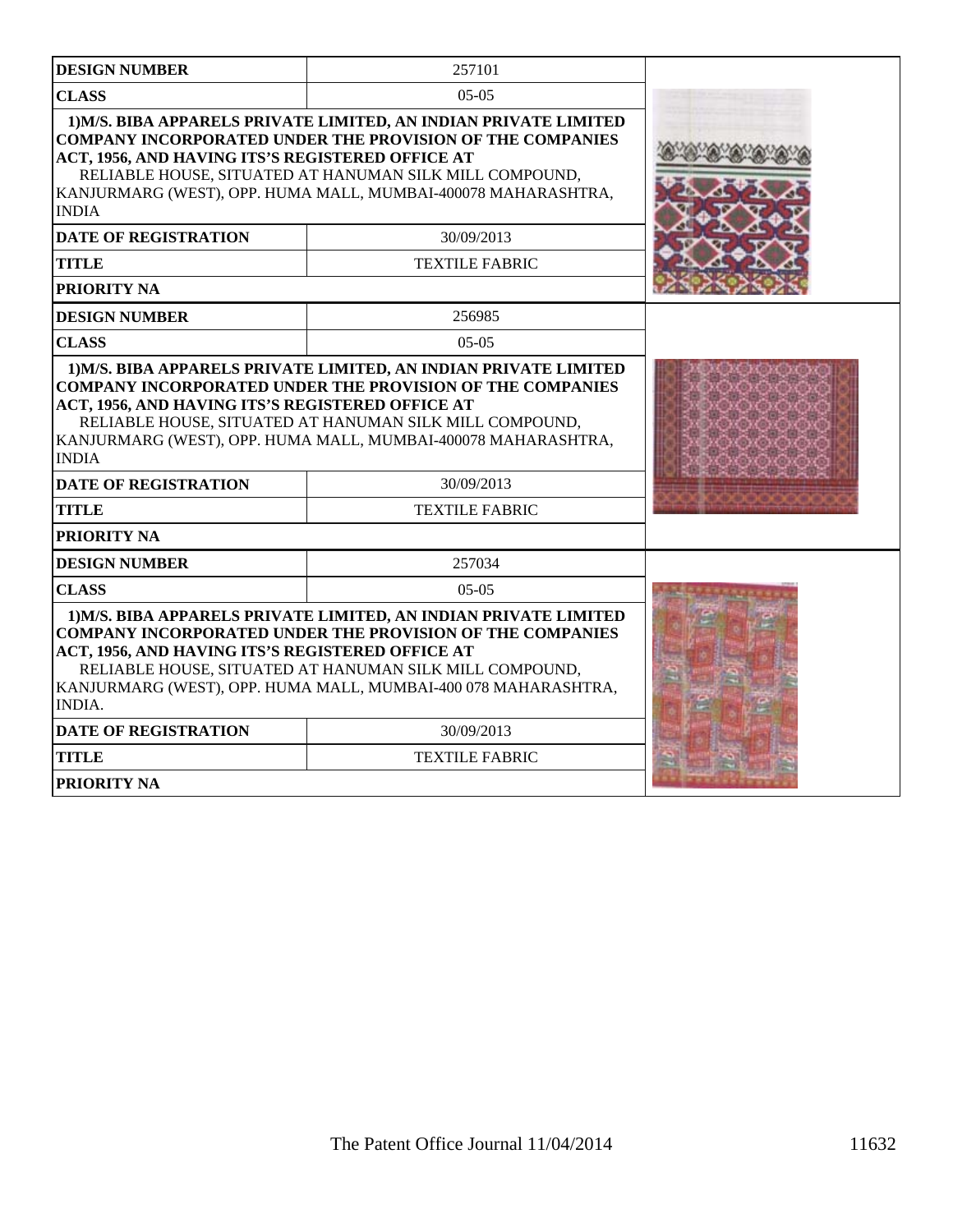| <b>DESIGN NUMBER</b>                                             | 257095                                                                                                                                                                                                                                                           |  |
|------------------------------------------------------------------|------------------------------------------------------------------------------------------------------------------------------------------------------------------------------------------------------------------------------------------------------------------|--|
| <b>CLASS</b>                                                     | $05-05$                                                                                                                                                                                                                                                          |  |
| ACT, 1956, AND HAVING ITS'S REGISTERED OFFICE AT<br><b>INDIA</b> | 1) M/S. BIBA APPARELS PRIVATE LIMITED, AN INDIAN PRIVATE LIMITED<br><b>COMPANY INCORPORATED UNDER THE PROVISION OF THE COMPANIES</b><br>RELIABLE HOUSE, SITUATED AT HANUMAN SILK MILL COMPOUND,<br>KANJURMARG (WEST), OPP. HUMA MALL, MUMBAI-400078 MAHARASHTRA, |  |
| <b>DATE OF REGISTRATION</b>                                      | 30/09/2013                                                                                                                                                                                                                                                       |  |
| <b>TITLE</b>                                                     | <b>TEXTILE FABRIC</b>                                                                                                                                                                                                                                            |  |
| PRIORITY NA                                                      |                                                                                                                                                                                                                                                                  |  |
| <b>DESIGN NUMBER</b>                                             | 256982                                                                                                                                                                                                                                                           |  |
| <b>CLASS</b>                                                     | $05-05$                                                                                                                                                                                                                                                          |  |
| ACT, 1956, AND HAVING ITS'S REGISTERED OFFICE AT<br><b>INDIA</b> | COMPANY INCORPORATED UNDER THE PROVISION OF THE COMPANIES<br>RELIABLE HOUSE, SITUATED AT HANUMAN SILK MILL COMPOUND,<br>KANJURMARG (WEST), OPP. HUMA MALL, MUMBAI-400078 MAHARASHTRA,                                                                            |  |
| <b>DATE OF REGISTRATION</b>                                      | 30/09/2013                                                                                                                                                                                                                                                       |  |
| <b>TITLE</b>                                                     | <b>TEXTILE FABRIC</b>                                                                                                                                                                                                                                            |  |
| PRIORITY NA                                                      |                                                                                                                                                                                                                                                                  |  |
| <b>DESIGN NUMBER</b>                                             | 257031                                                                                                                                                                                                                                                           |  |
| <b>CLASS</b>                                                     | $05-05$                                                                                                                                                                                                                                                          |  |
| ACT, 1956, AND HAVING ITS'S REGISTERED OFFICE AT<br><b>INDIA</b> | 1) M/S. BIBA APPARELS PRIVATE LIMITED, AN INDIAN PRIVATE LIMITED<br><b>COMPANY INCORPORATED UNDER THE PROVISION OF THE COMPANIES</b><br>RELIABLE HOUSE, SITUATED AT HANUMAN SILK MILL COMPOUND,<br>KANJURMARG (WEST), OPP. HUMA MALL, MUMBAI-400078 MAHARASHTRA, |  |
| <b>DATE OF REGISTRATION</b>                                      | 30/09/2013                                                                                                                                                                                                                                                       |  |
| <b>TITLE</b>                                                     | <b>TEXTILE FABRIC</b>                                                                                                                                                                                                                                            |  |
| <b>PRIORITY NA</b>                                               |                                                                                                                                                                                                                                                                  |  |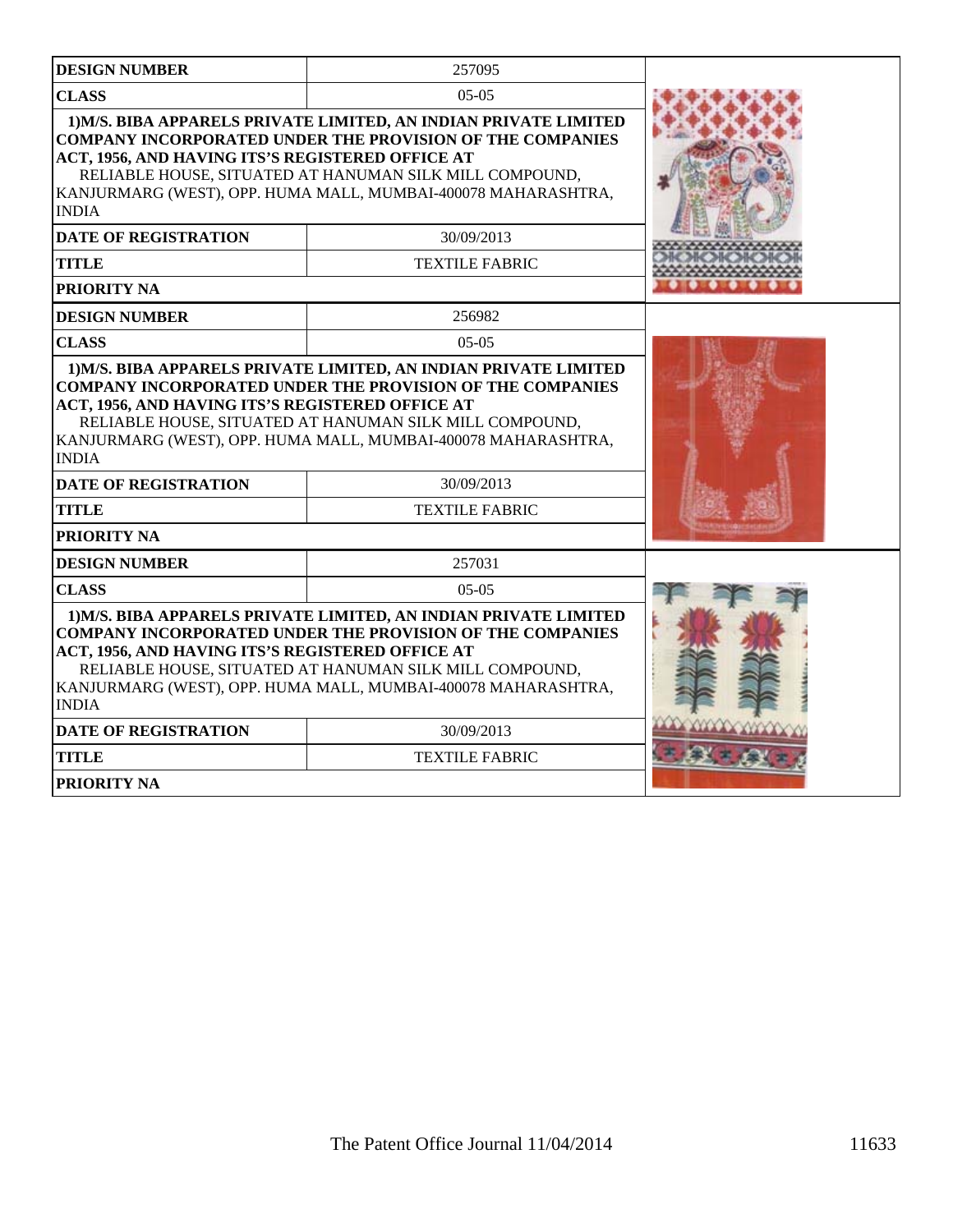| <b>DESIGN NUMBER</b>                                                                                                                  | 257092                                                                                                                                                                                                                                                                                                  |  |
|---------------------------------------------------------------------------------------------------------------------------------------|---------------------------------------------------------------------------------------------------------------------------------------------------------------------------------------------------------------------------------------------------------------------------------------------------------|--|
| <b>CLASS</b>                                                                                                                          | $05-05$                                                                                                                                                                                                                                                                                                 |  |
| ACT, 1956, AND HAVING ITS'S REGISTERED OFFICE AT<br><b>INDIA</b><br><b>DATE OF REGISTRATION</b><br><b>TITLE</b><br><b>PRIORITY NA</b> | 1) M/S. BIBA APPARELS PRIVATE LIMITED, AN INDIAN PRIVATE LIMITED<br><b>COMPANY INCORPORATED UNDER THE PROVISION OF THE COMPANIES</b><br>RELIABLE HOUSE, SITUATED AT HANUMAN SILK MILL COMPOUND,<br>KANJURMARG (WEST), OPP. HUMA MALL, MUMBAI-400078 MAHARASHTRA,<br>30/09/2013<br><b>TEXTILE FABRIC</b> |  |
| <b>DESIGN NUMBER</b>                                                                                                                  | 256988                                                                                                                                                                                                                                                                                                  |  |
| <b>CLASS</b>                                                                                                                          | $0.5 - 0.5$                                                                                                                                                                                                                                                                                             |  |
| ACT, 1956, AND HAVING ITS'S REGISTERED OFFICE AT<br><b>INDIA</b><br><b>DATE OF REGISTRATION</b><br><b>TITLE</b><br><b>PRIORITY NA</b> | <b>COMPANY INCORPORATED UNDER THE PROVISION OF THE COMPANIES</b><br>RELIABLE HOUSE, SITUATED AT HANUMAN SILK MILL COMPOUND,<br>KANJURMARG (WEST), OPP. HUMA MALL, MUMBAI-400078 MAHARASHTRA,<br>30/09/2013<br><b>TEXTILE FABRIC</b>                                                                     |  |
| <b>DESIGN NUMBER</b>                                                                                                                  | 257037                                                                                                                                                                                                                                                                                                  |  |
| <b>CLASS</b>                                                                                                                          | $05-05$                                                                                                                                                                                                                                                                                                 |  |
| ACT, 1956, AND HAVING ITS'S REGISTERED OFFICE AT<br><b>INDIA</b><br><b>DATE OF REGISTRATION</b><br><b>TITLE</b>                       | 1) M/S. BIBA APPARELS PRIVATE LIMITED, AN INDIAN PRIVATE LIMITED<br><b>COMPANY INCORPORATED UNDER THE PROVISION OF THE COMPANIES</b><br>RELIABLE HOUSE, SITUATED AT HANUMAN SILK MILL COMPOUND,<br>KANJURMARG (WEST), OPP. HUMA MALL, MUMBAI-400078 MAHARASHTRA,<br>30/09/2013<br><b>TEXTILE FABRIC</b> |  |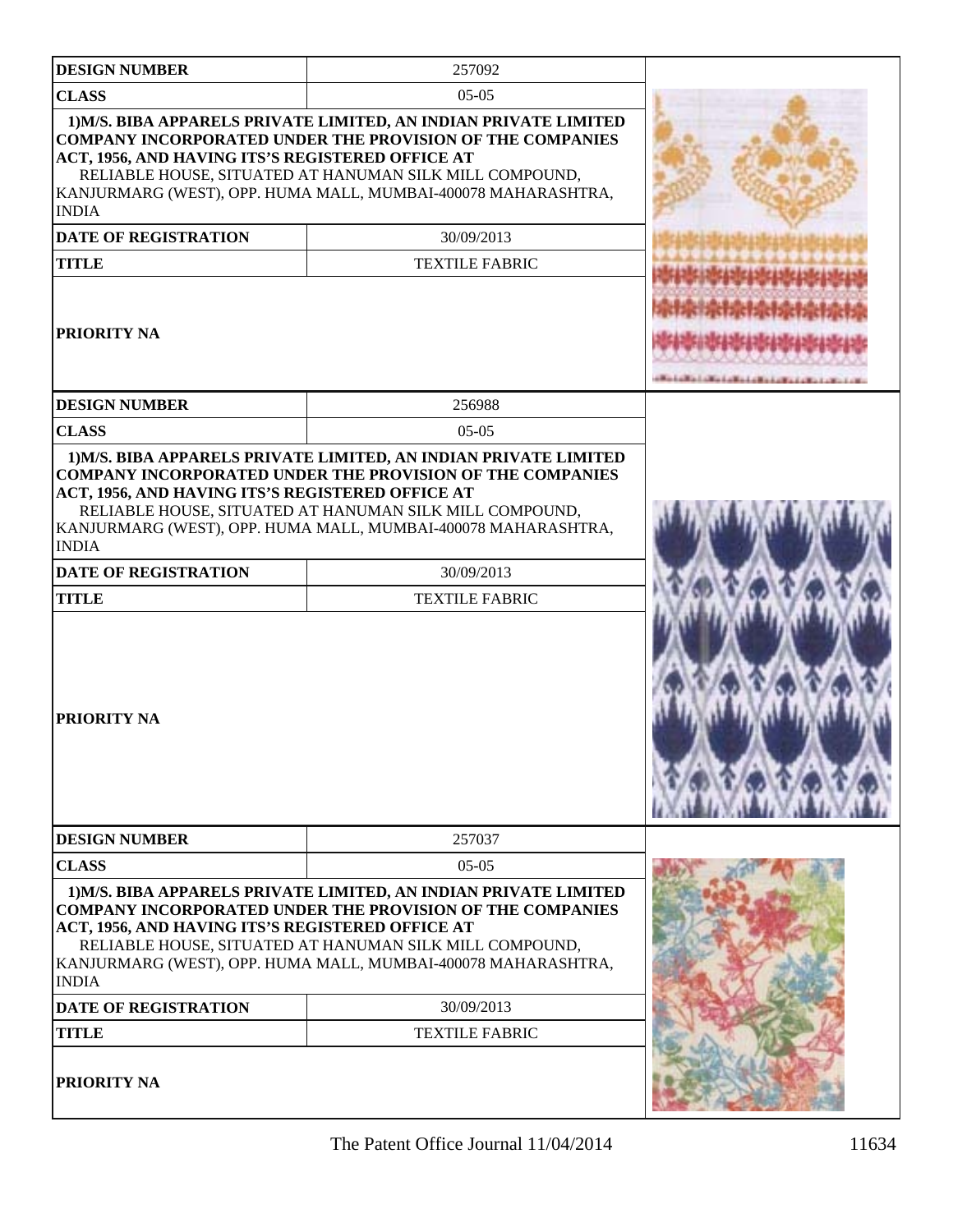| <b>DESIGN NUMBER</b>                                                                                                                                                                                                                                                                                                                 | 257099                                                                                                                                                                                                                                                           |  |
|--------------------------------------------------------------------------------------------------------------------------------------------------------------------------------------------------------------------------------------------------------------------------------------------------------------------------------------|------------------------------------------------------------------------------------------------------------------------------------------------------------------------------------------------------------------------------------------------------------------|--|
| <b>CLASS</b>                                                                                                                                                                                                                                                                                                                         |                                                                                                                                                                                                                                                                  |  |
| 1) M/S. BIBA APPARELS PRIVATE LIMITED, AN INDIAN PRIVATE LIMITED<br><b>COMPANY INCORPORATED UNDER THE PROVISION OF THE COMPANIES</b><br>ACT, 1956, AND HAVING ITS'S REGISTERED OFFICE AT<br>RELIABLE HOUSE, SITUATED AT HANUMAN SILK MILL COMPOUND,<br>KANJURMARG (WEST), OPP. HUMA MALL, MUMBAI-400078 MAHARASHTRA,<br><b>INDIA</b> |                                                                                                                                                                                                                                                                  |  |
| <b>DATE OF REGISTRATION</b>                                                                                                                                                                                                                                                                                                          | 30/09/2013                                                                                                                                                                                                                                                       |  |
| <b>TITLE</b>                                                                                                                                                                                                                                                                                                                         | <b>TEXTILE FABRIC</b>                                                                                                                                                                                                                                            |  |
| PRIORITY NA                                                                                                                                                                                                                                                                                                                          |                                                                                                                                                                                                                                                                  |  |
| <b>DESIGN NUMBER</b>                                                                                                                                                                                                                                                                                                                 | 256999                                                                                                                                                                                                                                                           |  |
| <b>CLASS</b>                                                                                                                                                                                                                                                                                                                         | $05-05$                                                                                                                                                                                                                                                          |  |
| <b>COMPANY INCORPORATED UNDER THE PROVISION OF THE COMPANIES</b><br>ACT, 1956, AND HAVING ITS'S REGISTERED OFFICE AT<br>RELIABLE HOUSE, SITUATED AT HANUMAN SILK MILL COMPOUND,<br>KANJURMARG (WEST), OPP. HUMA MALL, MUMBAI-400078 MAHARASHTRA,<br><b>INDIA</b>                                                                     |                                                                                                                                                                                                                                                                  |  |
| 30/09/2013<br><b>DATE OF REGISTRATION</b>                                                                                                                                                                                                                                                                                            |                                                                                                                                                                                                                                                                  |  |
| <b>TITLE</b>                                                                                                                                                                                                                                                                                                                         | <b>TEXTILE FABRIC</b>                                                                                                                                                                                                                                            |  |
| PRIORITY NA                                                                                                                                                                                                                                                                                                                          |                                                                                                                                                                                                                                                                  |  |
| <b>DESIGN NUMBER</b>                                                                                                                                                                                                                                                                                                                 | 257038                                                                                                                                                                                                                                                           |  |
| <b>CLASS</b>                                                                                                                                                                                                                                                                                                                         | $05-05$                                                                                                                                                                                                                                                          |  |
| ACT, 1956, AND HAVING ITS'S REGISTERED OFFICE AT<br><b>INDIA</b>                                                                                                                                                                                                                                                                     | 1) M/S. BIBA APPARELS PRIVATE LIMITED, AN INDIAN PRIVATE LIMITED<br><b>COMPANY INCORPORATED UNDER THE PROVISION OF THE COMPANIES</b><br>RELIABLE HOUSE, SITUATED AT HANUMAN SILK MILL COMPOUND,<br>KANJURMARG (WEST), OPP. HUMA MALL, MUMBAI-400078 MAHARASHTRA, |  |
| <b>DATE OF REGISTRATION</b>                                                                                                                                                                                                                                                                                                          | 30/09/2013                                                                                                                                                                                                                                                       |  |
| <b>TITLE</b>                                                                                                                                                                                                                                                                                                                         | <b>TEXTILE FABRIC</b>                                                                                                                                                                                                                                            |  |
| <b>PRIORITY NA</b>                                                                                                                                                                                                                                                                                                                   |                                                                                                                                                                                                                                                                  |  |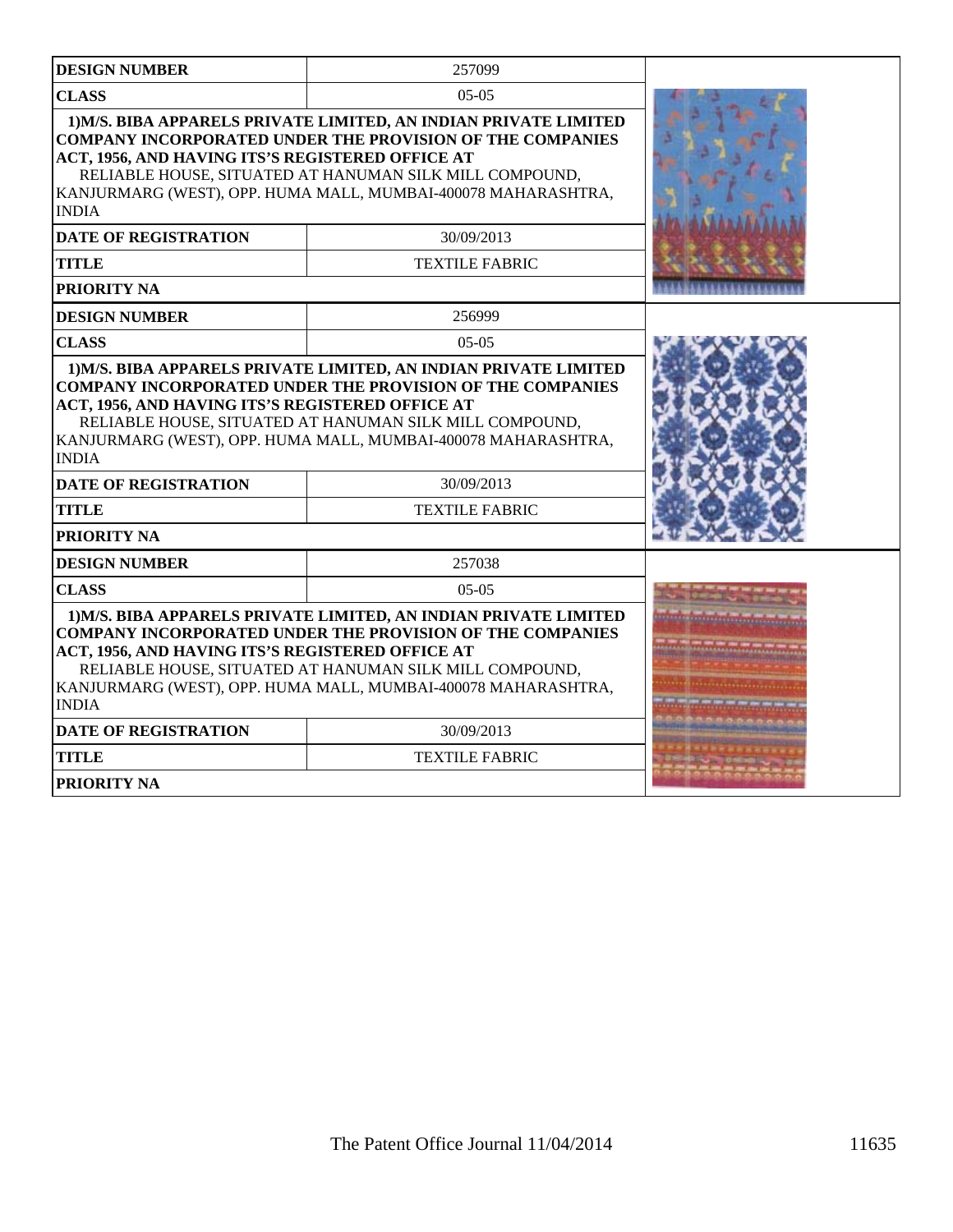| <b>DESIGN NUMBER</b>                                                                                                                                                                                                                                                                                                                                                                |                               | 257100           |  |
|-------------------------------------------------------------------------------------------------------------------------------------------------------------------------------------------------------------------------------------------------------------------------------------------------------------------------------------------------------------------------------------|-------------------------------|------------------|--|
| <b>CLASS</b>                                                                                                                                                                                                                                                                                                                                                                        |                               | $05-05$          |  |
| 1) M/S. BIBA APPARELS PRIVATE LIMITED, AN INDIAN PRIVATE LIMITED<br><b>COMPANY INCORPORATED UNDER THE PROVISION OF THE COMPANIES</b><br>ACT, 1956, AND HAVING ITS'S REGISTERED OFFICE AT<br>RELIABLE HOUSE, SITUATED AT HANUMAN SILK MILL COMPOUND,<br>KANJURMARG (WEST), OPP. HUMA MALL, MUMBAI-400078 MAHARASHTRA,<br><b>INDIA</b><br><b>DATE OF REGISTRATION</b><br><b>TITLE</b> |                               |                  |  |
| <b>PRIORITY NA</b>                                                                                                                                                                                                                                                                                                                                                                  |                               |                  |  |
| <b>DESIGN NUMBER</b>                                                                                                                                                                                                                                                                                                                                                                |                               | 256028           |  |
| <b>CLASS</b>                                                                                                                                                                                                                                                                                                                                                                        |                               | $24-01$          |  |
| 1) ANALYTICA LIMITED A COMPANY ORGANIZED AND EXISTING UNDER<br>THE LAWS OF AUSTRALIA, HAVING ITS OFFICE AT<br>320 ADELAIDE STREET, BRISBANE QUEENSLAND 4000, AUSTRALIA<br><b>DATE OF REGISTRATION</b>                                                                                                                                                                               |                               |                  |  |
| <b>TITLE</b>                                                                                                                                                                                                                                                                                                                                                                        | <b>PERINEOMETER</b>           |                  |  |
| <b>PRIORITY</b>                                                                                                                                                                                                                                                                                                                                                                     |                               |                  |  |
| PRIORITY NUMBER                                                                                                                                                                                                                                                                                                                                                                     | <b>DATE</b>                   | <b>COUNTRY</b>   |  |
| 12210/2013                                                                                                                                                                                                                                                                                                                                                                          | 14/05/2013                    | <b>AUSTRALIA</b> |  |
| <b>DESIGN NUMBER</b>                                                                                                                                                                                                                                                                                                                                                                |                               | 247958           |  |
| <b>CLASS</b>                                                                                                                                                                                                                                                                                                                                                                        |                               | $19-06$          |  |
| 1) SOCIETE BIC, A FRENCH COMPANY,<br>OF 14 RUE JEANNE D'ASNIÈRES, 92110 CLICHY, FRANCE                                                                                                                                                                                                                                                                                              |                               |                  |  |
| <b>DATE OF REGISTRATION</b>                                                                                                                                                                                                                                                                                                                                                         |                               | 17/09/2012       |  |
| <b>TITLE</b>                                                                                                                                                                                                                                                                                                                                                                        | <b>WRITING INSTRUMENT</b>     |                  |  |
| <b>PRIORITY</b>                                                                                                                                                                                                                                                                                                                                                                     |                               |                  |  |
| PRIORITY NUMBER                                                                                                                                                                                                                                                                                                                                                                     | <b>DATE</b><br><b>COUNTRY</b> |                  |  |
| 002011049-0002                                                                                                                                                                                                                                                                                                                                                                      | 19/03/2012                    | <b>OHIM</b>      |  |
|                                                                                                                                                                                                                                                                                                                                                                                     |                               |                  |  |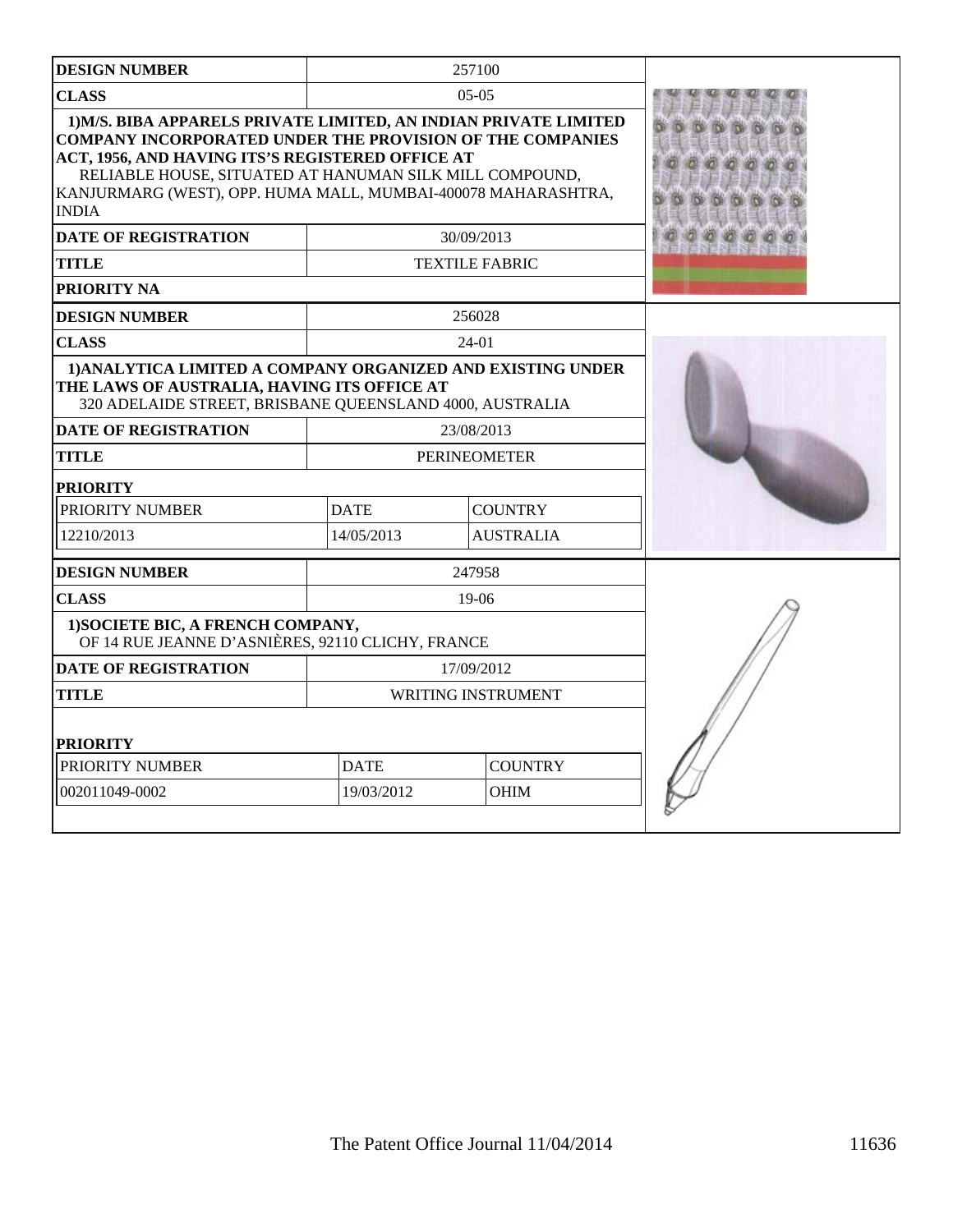| <b>DESIGN NUMBER</b>                                                                                                                                                                                                                                             | 256986                                                                                                                                                                                                                                                           |  |
|------------------------------------------------------------------------------------------------------------------------------------------------------------------------------------------------------------------------------------------------------------------|------------------------------------------------------------------------------------------------------------------------------------------------------------------------------------------------------------------------------------------------------------------|--|
| <b>CLASS</b>                                                                                                                                                                                                                                                     | $05-05$                                                                                                                                                                                                                                                          |  |
| ACT, 1956, AND HAVING ITS'S REGISTERED OFFICE AT<br><b>INDIA</b>                                                                                                                                                                                                 | 1) M/S. BIBA APPARELS PRIVATE LIMITED, AN INDIAN PRIVATE LIMITED<br><b>COMPANY INCORPORATED UNDER THE PROVISION OF THE COMPANIES</b><br>RELIABLE HOUSE, SITUATED AT HANUMAN SILK MILL COMPOUND,<br>KANJURMARG (WEST), OPP. HUMA MALL, MUMBAI-400078 MAHARASHTRA, |  |
| <b>DATE OF REGISTRATION</b>                                                                                                                                                                                                                                      | 30/09/2013                                                                                                                                                                                                                                                       |  |
| <b>TITLE</b>                                                                                                                                                                                                                                                     | <b>TEXTILE FABRIC</b>                                                                                                                                                                                                                                            |  |
| PRIORITY NA                                                                                                                                                                                                                                                      |                                                                                                                                                                                                                                                                  |  |
| <b>DESIGN NUMBER</b>                                                                                                                                                                                                                                             | 257035                                                                                                                                                                                                                                                           |  |
| <b>CLASS</b>                                                                                                                                                                                                                                                     | $0.5 - 0.5$                                                                                                                                                                                                                                                      |  |
| <b>COMPANY INCORPORATED UNDER THE PROVISION OF THE COMPANIES</b><br>ACT, 1956, AND HAVING ITS'S REGISTERED OFFICE AT<br>RELIABLE HOUSE, SITUATED AT HANUMAN SILK MILL COMPOUND,<br>KANJURMARG (WEST), OPP. HUMA MALL, MUMBAI-400078 MAHARASHTRA,<br><b>INDIA</b> |                                                                                                                                                                                                                                                                  |  |
| <b>DATE OF REGISTRATION</b>                                                                                                                                                                                                                                      | 30/09/2013                                                                                                                                                                                                                                                       |  |
| <b>TITLE</b>                                                                                                                                                                                                                                                     | <b>TEXTILE FABRIC</b>                                                                                                                                                                                                                                            |  |
| PRIORITY NA                                                                                                                                                                                                                                                      |                                                                                                                                                                                                                                                                  |  |
| <b>DESIGN NUMBER</b>                                                                                                                                                                                                                                             | 257096                                                                                                                                                                                                                                                           |  |
| <b>CLASS</b>                                                                                                                                                                                                                                                     | $05-05$                                                                                                                                                                                                                                                          |  |
| ACT, 1956, AND HAVING ITS'S REGISTERED OFFICE AT<br><b>INDIA</b>                                                                                                                                                                                                 | 1) M/S. BIBA APPARELS PRIVATE LIMITED, AN INDIAN PRIVATE LIMITED<br><b>COMPANY INCORPORATED UNDER THE PROVISION OF THE COMPANIES</b><br>RELIABLE HOUSE, SITUATED AT HANUMAN SILK MILL COMPOUND,<br>KANJURMARG (WEST), OPP. HUMA MALL, MUMBAI-400078 MAHARASHTRA, |  |
| <b>DATE OF REGISTRATION</b>                                                                                                                                                                                                                                      | 30/09/2013                                                                                                                                                                                                                                                       |  |
| <b>TITLE</b>                                                                                                                                                                                                                                                     | <b>TEXTILE FABRIC</b>                                                                                                                                                                                                                                            |  |
| <b>PRIORITY NA</b>                                                                                                                                                                                                                                               |                                                                                                                                                                                                                                                                  |  |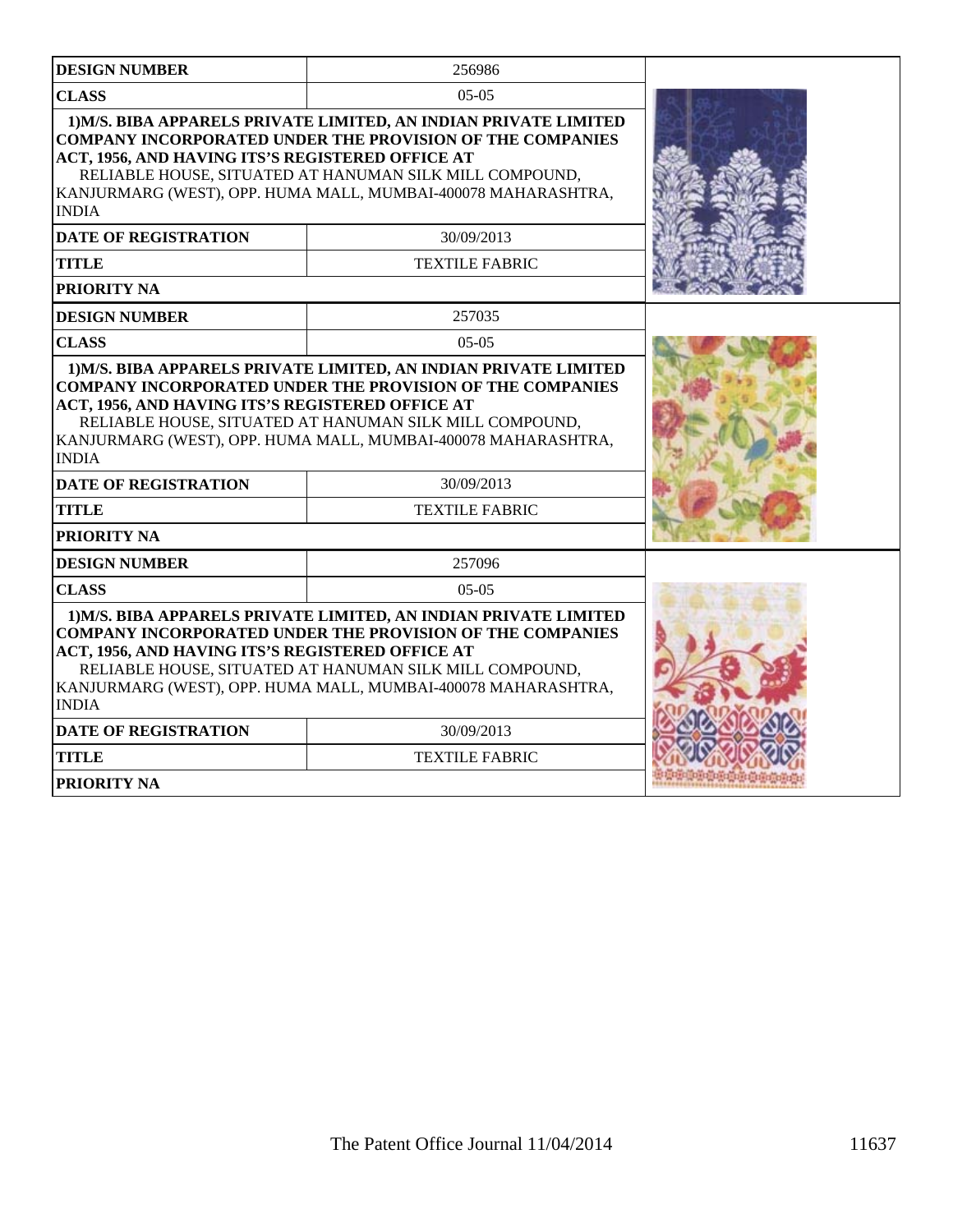| <b>DESIGN NUMBER</b>                                             | 255781                                                                                                                                                                                                                                                           |  |
|------------------------------------------------------------------|------------------------------------------------------------------------------------------------------------------------------------------------------------------------------------------------------------------------------------------------------------------|--|
| <b>CLASS</b>                                                     | $02 - 04$                                                                                                                                                                                                                                                        |  |
| 1) THAIKATTIL JOSE,<br>680655, INDIA, AN INDIAN NATIONAL         | THAIKATTIL HOUSE, OLLUKARA P.O., THRISSUR, KERALA STATE                                                                                                                                                                                                          |  |
| <b>DATE OF REGISTRATION</b>                                      | 13/08/2013                                                                                                                                                                                                                                                       |  |
| <b>TITLE</b>                                                     | <b>FOOTWEAR</b>                                                                                                                                                                                                                                                  |  |
| <b>PRIORITY NA</b>                                               |                                                                                                                                                                                                                                                                  |  |
| <b>DESIGN NUMBER</b>                                             | 256987                                                                                                                                                                                                                                                           |  |
| <b>CLASS</b>                                                     | $05-05$                                                                                                                                                                                                                                                          |  |
| ACT, 1956, AND HAVING ITS'S REGISTERED OFFICE AT<br><b>INDIA</b> | 1) M/S. BIBA APPARELS PRIVATE LIMITED, AN INDIAN PRIVATE LIMITED<br><b>COMPANY INCORPORATED UNDER THE PROVISION OF THE COMPANIES</b><br>RELIABLE HOUSE, SITUATED AT HANUMAN SILK MILL COMPOUND,<br>KANJURMARG (WEST), OPP. HUMA MALL, MUMBAI-400078 MAHARASHTRA, |  |
| <b>DATE OF REGISTRATION</b>                                      | 30/09/2013                                                                                                                                                                                                                                                       |  |
| <b>TITLE</b>                                                     | <b>TEXTILE FABRIC</b>                                                                                                                                                                                                                                            |  |
| <b>PRIORITY NA</b>                                               |                                                                                                                                                                                                                                                                  |  |
| <b>DESIGN NUMBER</b>                                             | 257036                                                                                                                                                                                                                                                           |  |
| <b>CLASS</b>                                                     | $05-05$                                                                                                                                                                                                                                                          |  |
| ACT, 1956, AND HAVING ITS'S REGISTERED OFFICE AT<br><b>INDIA</b> | 1) M/S. BIBA APPARELS PRIVATE LIMITED, AN INDIAN PRIVATE LIMITED<br><b>COMPANY INCORPORATED UNDER THE PROVISION OF THE COMPANIES</b><br>RELIABLE HOUSE, SITUATED AT HANUMAN SILK MILL COMPOUND,<br>KANJURMARG (WEST), OPP. HUMA MALL, MUMBAI-400078 MAHARASHTRA, |  |
| DATE OF REGISTRATION                                             | 30/09/2013                                                                                                                                                                                                                                                       |  |
| <b>TITLE</b>                                                     | <b>TEXTILE FABRIC</b>                                                                                                                                                                                                                                            |  |
| PRIORITY NA                                                      |                                                                                                                                                                                                                                                                  |  |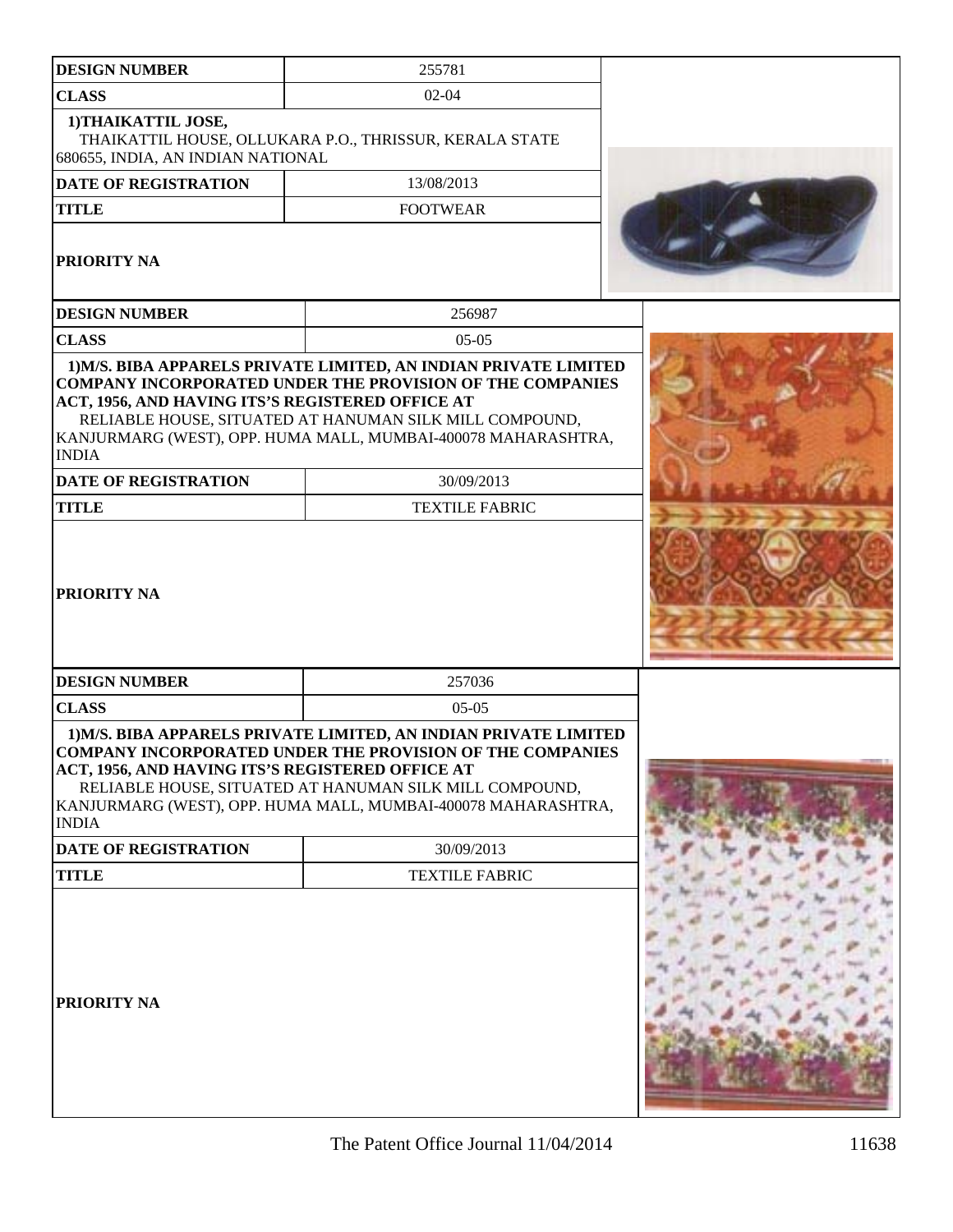| <b>DESIGN NUMBER</b>                                                                                                                                                                                                                                                                                                                 |             | 257098                                                         |  |
|--------------------------------------------------------------------------------------------------------------------------------------------------------------------------------------------------------------------------------------------------------------------------------------------------------------------------------------|-------------|----------------------------------------------------------------|--|
| <b>CLASS</b>                                                                                                                                                                                                                                                                                                                         |             | $05-05$                                                        |  |
| 1) M/S. BIBA APPARELS PRIVATE LIMITED, AN INDIAN PRIVATE LIMITED<br><b>COMPANY INCORPORATED UNDER THE PROVISION OF THE COMPANIES</b><br>ACT, 1956, AND HAVING ITS'S REGISTERED OFFICE AT<br>RELIABLE HOUSE, SITUATED AT HANUMAN SILK MILL COMPOUND,<br>KANJURMARG (WEST), OPP. HUMA MALL, MUMBAI-400078 MAHARASHTRA,<br><b>INDIA</b> |             |                                                                |  |
| <b>DATE OF REGISTRATION</b>                                                                                                                                                                                                                                                                                                          |             | 30/09/2013                                                     |  |
| <b>TITLE</b>                                                                                                                                                                                                                                                                                                                         |             | <b>TEXTILE FABRIC</b>                                          |  |
| PRIORITY NA                                                                                                                                                                                                                                                                                                                          |             |                                                                |  |
| <b>DESIGN NUMBER</b>                                                                                                                                                                                                                                                                                                                 |             | 246964                                                         |  |
| <b>CLASS</b>                                                                                                                                                                                                                                                                                                                         |             | $12 - 16$                                                      |  |
| 1) BELL HELICOPTER TEXTRON INC., A U.S. COMPANY,<br>POST OFFICE BOX 482, FT. WORTH, TX, J76101, U.S.A.                                                                                                                                                                                                                               |             |                                                                |  |
| <b>DATE OF REGISTRATION</b>                                                                                                                                                                                                                                                                                                          |             | 06/08/2012                                                     |  |
| <b>TITLE</b>                                                                                                                                                                                                                                                                                                                         |             | CYCLIC CONTROL POST AND GRIP<br><b>ASSEMBLY FOR HELICOPTER</b> |  |
| <b>PRIORITY</b>                                                                                                                                                                                                                                                                                                                      |             |                                                                |  |
| PRIORITY NUMBER                                                                                                                                                                                                                                                                                                                      | <b>DATE</b> | <b>COUNTRY</b>                                                 |  |
| 29/413,151                                                                                                                                                                                                                                                                                                                           | 10/02/2012  | U.S.A.                                                         |  |
| <b>DESIGN NUMBER</b>                                                                                                                                                                                                                                                                                                                 |             | 257087                                                         |  |
| <b>CLASS</b>                                                                                                                                                                                                                                                                                                                         |             | $05-05$                                                        |  |
| 1) M/S. BIBA APPARELS PRIVATE LIMITED, AN INDIAN PRIVATE LIMITED<br><b>COMPANY INCORPORATED UNDER THE PROVISION OF THE COMPANIES</b><br>ACT, 1956, AND HAVING ITS'S REGISTERED OFFICE AT<br>RELIABLE HOUSE, SITUATED AT HANUMAN SILK MILL COMPOUND,<br>KANJURMARG (WEST), OPP. HUMA MALL, MUMBAI-400078 MAHARASHTRA,<br><b>INDIA</b> |             |                                                                |  |
| <b>DATE OF REGISTRATION</b>                                                                                                                                                                                                                                                                                                          |             | 30/09/2013                                                     |  |
| TITLE                                                                                                                                                                                                                                                                                                                                |             | <b>TEXTILE FABRIC</b>                                          |  |
| PRIORITY NA                                                                                                                                                                                                                                                                                                                          |             |                                                                |  |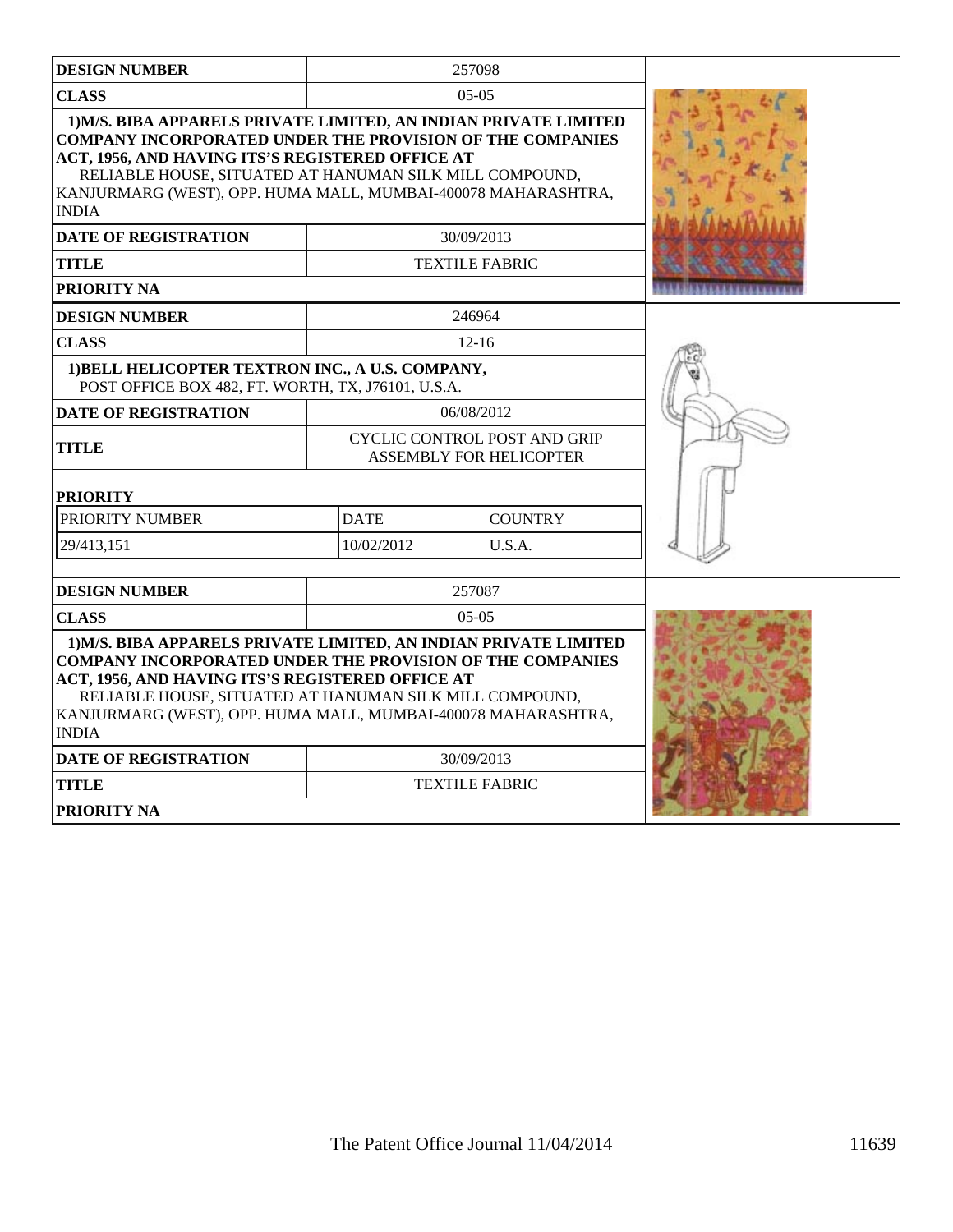| <b>DESIGN NUMBER</b>                                                                                                                                                                                                                                                                                                                                                  |             | 254094                      |  |
|-----------------------------------------------------------------------------------------------------------------------------------------------------------------------------------------------------------------------------------------------------------------------------------------------------------------------------------------------------------------------|-------------|-----------------------------|--|
| <b>CLASS</b>                                                                                                                                                                                                                                                                                                                                                          |             | $07-02$                     |  |
| 1) STRIX LIMITED, A BRITISH COMPANY,<br>OF FORREST HOUSE, RONALDSWAY, ISLE OF MAN IM9 2RG, GREAT BRITAIN                                                                                                                                                                                                                                                              |             |                             |  |
| <b>DATE OF REGISTRATION</b>                                                                                                                                                                                                                                                                                                                                           |             | 27/05/2013                  |  |
| <b>TITLE</b>                                                                                                                                                                                                                                                                                                                                                          |             | <b>CORDLESS KETTLE BASE</b> |  |
| <b>PRIORITY</b>                                                                                                                                                                                                                                                                                                                                                       |             |                             |  |
| PRIORITY NUMBER                                                                                                                                                                                                                                                                                                                                                       | <b>DATE</b> | <b>COUNTRY</b>              |  |
| 002143792-0002                                                                                                                                                                                                                                                                                                                                                        | 28/11/2012  | <b>OHIM</b>                 |  |
| <b>DESIGN NUMBER</b>                                                                                                                                                                                                                                                                                                                                                  |             | 257081                      |  |
| <b>CLASS</b>                                                                                                                                                                                                                                                                                                                                                          |             | $05-05$                     |  |
| <b>COMPANY INCORPORATED UNDER THE PROVISION OF THE COMPANIES</b><br>ACT, 1956, AND HAVING ITS'S REGISTERED OFFICE AT<br>RELIABLE HOUSE, SITUATED AT HANUMAN SILK MILL COMPOUND,<br>KANJURMARG (WEST), OPP. HUMA MALL, MUMBAI-400078 MAHARASHTRA,<br><b>INDIA</b><br><b>DATE OF REGISTRATION</b><br>30/09/2013<br><b>TEXTILE FABRIC</b><br><b>TITLE</b><br>PRIORITY NA |             |                             |  |
| <b>DESIGN NUMBER</b>                                                                                                                                                                                                                                                                                                                                                  |             | 257080                      |  |
| <b>CLASS</b>                                                                                                                                                                                                                                                                                                                                                          | $0.5 - 0.5$ |                             |  |
| 1) M/S. BIBA APPARELS PRIVATE LIMITED, AN INDIAN PRIVATE LIMITED<br><b>COMPANY INCORPORATED UNDER THE PROVISION OF THE COMPANIES</b><br>ACT, 1956, AND HAVING ITS'S REGISTERED OFFICE AT<br>RELIABLE HOUSE, SITUATED AT HANUMAN SILK MILL COMPOUND,<br>KANJURMARG (WEST), OPP. HUMA MALL, MUMBAI-400078 MAHARASHTRA,<br><b>INDIA</b>                                  |             |                             |  |
| <b>DATE OF REGISTRATION</b>                                                                                                                                                                                                                                                                                                                                           | 30/09/2013  |                             |  |
| <b>TITLE</b>                                                                                                                                                                                                                                                                                                                                                          |             | <b>TEXTILE FABRIC</b>       |  |
| <b>PRIORITY NA</b>                                                                                                                                                                                                                                                                                                                                                    |             |                             |  |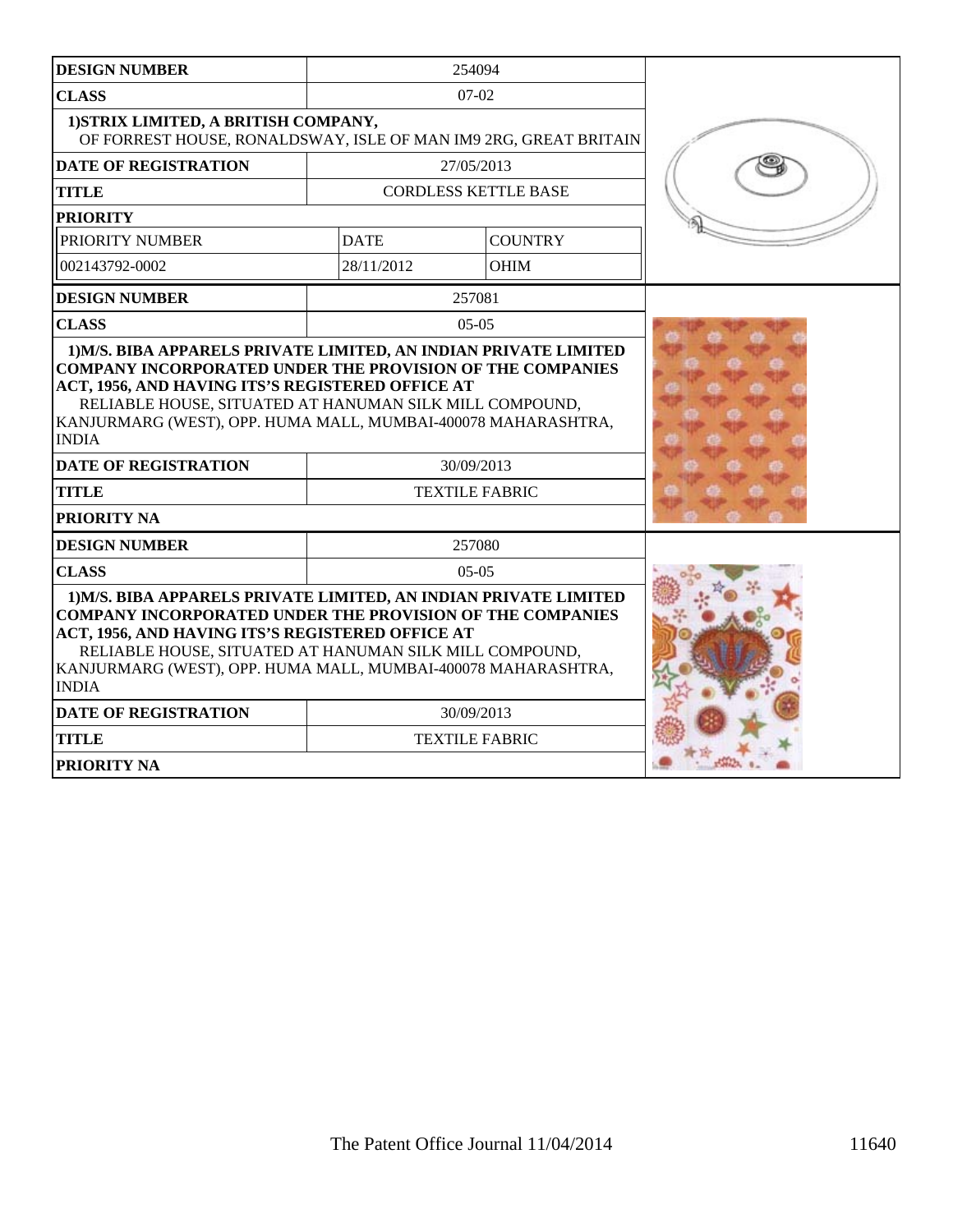| <b>DESIGN NUMBER</b>                                                                                                                                                                                                                                                                                                                                                |                               | 257105                 |  |
|---------------------------------------------------------------------------------------------------------------------------------------------------------------------------------------------------------------------------------------------------------------------------------------------------------------------------------------------------------------------|-------------------------------|------------------------|--|
| <b>CLASS</b>                                                                                                                                                                                                                                                                                                                                                        |                               | $0.5 - 0.5$            |  |
| 1) M/S. BIBA APPARELS PRIVATE LIMITED, AN INDIAN PRIVATE LIMITED<br><b>COMPANY INCORPORATED UNDER THE PROVISION OF THE COMPANIES</b><br>ACT, 1956, AND HAVING ITS'S REGISTERED OFFICE AT<br>RELIABLE HOUSE, SITUATED AT HANUMAN SILK MILL COMPOUND,<br>KANJURMARG (WEST), OPP. HUMA MALL, MUMBAI-400078 MAHARASHTRA,<br><b>INDIA</b><br><b>DATE OF REGISTRATION</b> |                               |                        |  |
| <b>TITLE</b>                                                                                                                                                                                                                                                                                                                                                        |                               | <b>TEXTILE FABRIC</b>  |  |
| <b>PRIORITY NA</b>                                                                                                                                                                                                                                                                                                                                                  |                               |                        |  |
| <b>DESIGN NUMBER</b>                                                                                                                                                                                                                                                                                                                                                |                               | 249395                 |  |
| <b>CLASS</b>                                                                                                                                                                                                                                                                                                                                                        |                               | 24-99                  |  |
| 1) NOURI E. HAKIM A CITIZEN OF UNITED STATES OF AMERICA OF THE<br><b>ADDRESS:</b><br>3030 AURORA AVENUE, MONROE, LA-71201, UNITED STATES OF AMERICA                                                                                                                                                                                                                 |                               |                        |  |
| <b>DATE OF REGISTRATION</b>                                                                                                                                                                                                                                                                                                                                         |                               | 09/11/2012             |  |
| <b>TITLE</b>                                                                                                                                                                                                                                                                                                                                                        | PACIFIER FOR SOOTHING INFANTS |                        |  |
| <b>PRIORITY</b>                                                                                                                                                                                                                                                                                                                                                     |                               |                        |  |
| PRIORITY NUMBER                                                                                                                                                                                                                                                                                                                                                     | <b>DATE</b>                   | <b>COUNTRY</b>         |  |
| 29/420.731                                                                                                                                                                                                                                                                                                                                                          | 11/05/2012                    | U.S.A.                 |  |
| <b>DESIGN NUMBER</b>                                                                                                                                                                                                                                                                                                                                                |                               | 254212                 |  |
| <b>CLASS</b>                                                                                                                                                                                                                                                                                                                                                        |                               | 09-07                  |  |
| 1) AVERY DENNISON CORPORATION, A DELAWARE CORPORATION OF<br>150 NORTH ORANGE GROVE BLVD., PASADENA, CALIFORNIA 91103, UNITED<br><b>STATES OF AMERICA</b>                                                                                                                                                                                                            |                               |                        |  |
| <b>DATE OF REGISTRATION</b>                                                                                                                                                                                                                                                                                                                                         |                               | 31/05/2013             |  |
| <b>TITLE</b>                                                                                                                                                                                                                                                                                                                                                        |                               | NOTCHED FASTENER STRIP |  |
| PRIORITY NA                                                                                                                                                                                                                                                                                                                                                         |                               |                        |  |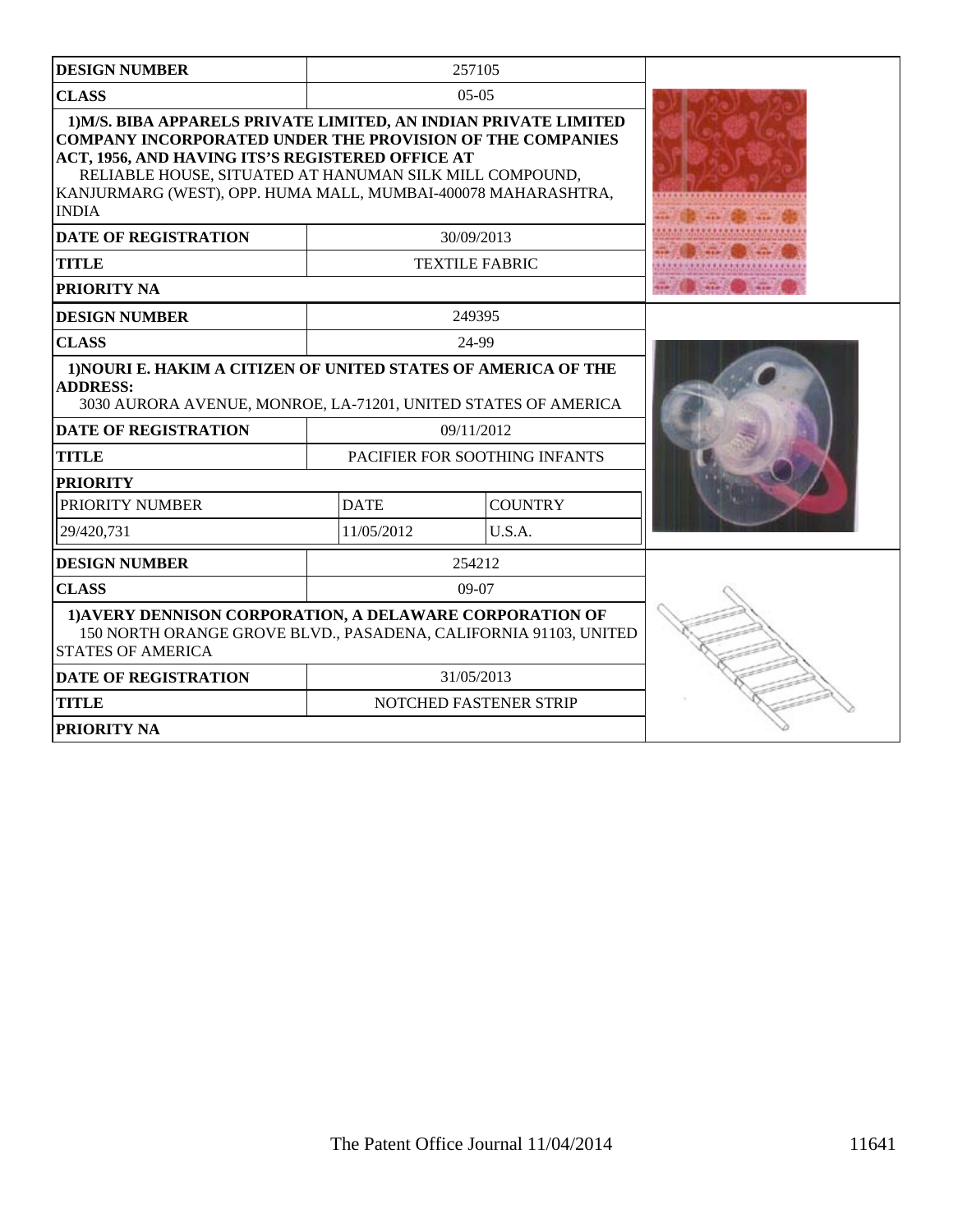| <b>DESIGN NUMBER</b>                                                         | 257082                                                                                                                                                                                                                                                           |  |
|------------------------------------------------------------------------------|------------------------------------------------------------------------------------------------------------------------------------------------------------------------------------------------------------------------------------------------------------------|--|
| <b>CLASS</b>                                                                 | $05-05$                                                                                                                                                                                                                                                          |  |
| ACT, 1956, AND HAVING ITS'S REGISTERED OFFICE AT                             | 1) M/S. BIBA APPARELS PRIVATE LIMITED, AN INDIAN PRIVATE LIMITED<br><b>COMPANY INCORPORATED UNDER THE PROVISION OF THE COMPANIES</b><br>RELIABLE HOUSE, SITUATED AT HANUMAN SILK MILL COMPOUND,<br>KANJURMARG (WEST), OPP. HUMA MALL, MUMBAI-400078 MAHARASHTRA, |  |
| <b>INDIA</b>                                                                 |                                                                                                                                                                                                                                                                  |  |
| <b>DATE OF REGISTRATION</b>                                                  | 30/09/2013                                                                                                                                                                                                                                                       |  |
| <b>TITLE</b>                                                                 | <b>TEXTILE FABRIC</b>                                                                                                                                                                                                                                            |  |
| <b>PRIORITY NA</b>                                                           |                                                                                                                                                                                                                                                                  |  |
| <b>DESIGN NUMBER</b>                                                         | 257104                                                                                                                                                                                                                                                           |  |
| <b>CLASS</b>                                                                 | $05-05$                                                                                                                                                                                                                                                          |  |
| ACT, 1956, AND HAVING ITS'S REGISTERED OFFICE AT<br><b>INDIA</b>             | <b>COMPANY INCORPORATED UNDER THE PROVISION OF THE COMPANIES</b><br>RELIABLE HOUSE, SITUATED AT HANUMAN SILK MILL COMPOUND,<br>KANJURMARG (WEST), OPP. HUMA MALL, MUMBAI-400078 MAHARASHTRA,                                                                     |  |
| <b>DATE OF REGISTRATION</b>                                                  | 30/09/2013                                                                                                                                                                                                                                                       |  |
| <b>TITLE</b>                                                                 | <b>TEXTILE FABRIC</b>                                                                                                                                                                                                                                            |  |
| PRIORITY NA                                                                  |                                                                                                                                                                                                                                                                  |  |
| <b>DESIGN NUMBER</b>                                                         | 255019                                                                                                                                                                                                                                                           |  |
| <b>CLASS</b>                                                                 | $07-02$                                                                                                                                                                                                                                                          |  |
| <b>HAVING OUR OFFICE</b><br>SANJAY NAGAR, BANGALORE-560094, KARNATAKA, INDIA | 1) M/S. AIRIER NATURA PVT. LTD, REPRESENTED BY ITS DIRECTORS<br>MR. RAVIPRAKASH BHAT AND MRS. SHYLAJA BHAT, INDIAN NATIONAL,<br>AT NO. 2 & 3, 4TH MAIN ROAD, AIRIER COMPLEX BALAJI LAYOUT,                                                                       |  |
| <b>DATE OF REGISTRATION</b>                                                  | 05/07/2013                                                                                                                                                                                                                                                       |  |
| <b>TITLE</b>                                                                 | <b>BIO-MASS STOVE</b>                                                                                                                                                                                                                                            |  |
| <b>PRIORITY NA</b>                                                           |                                                                                                                                                                                                                                                                  |  |

The Patent Office Journal 11/04/2014 11642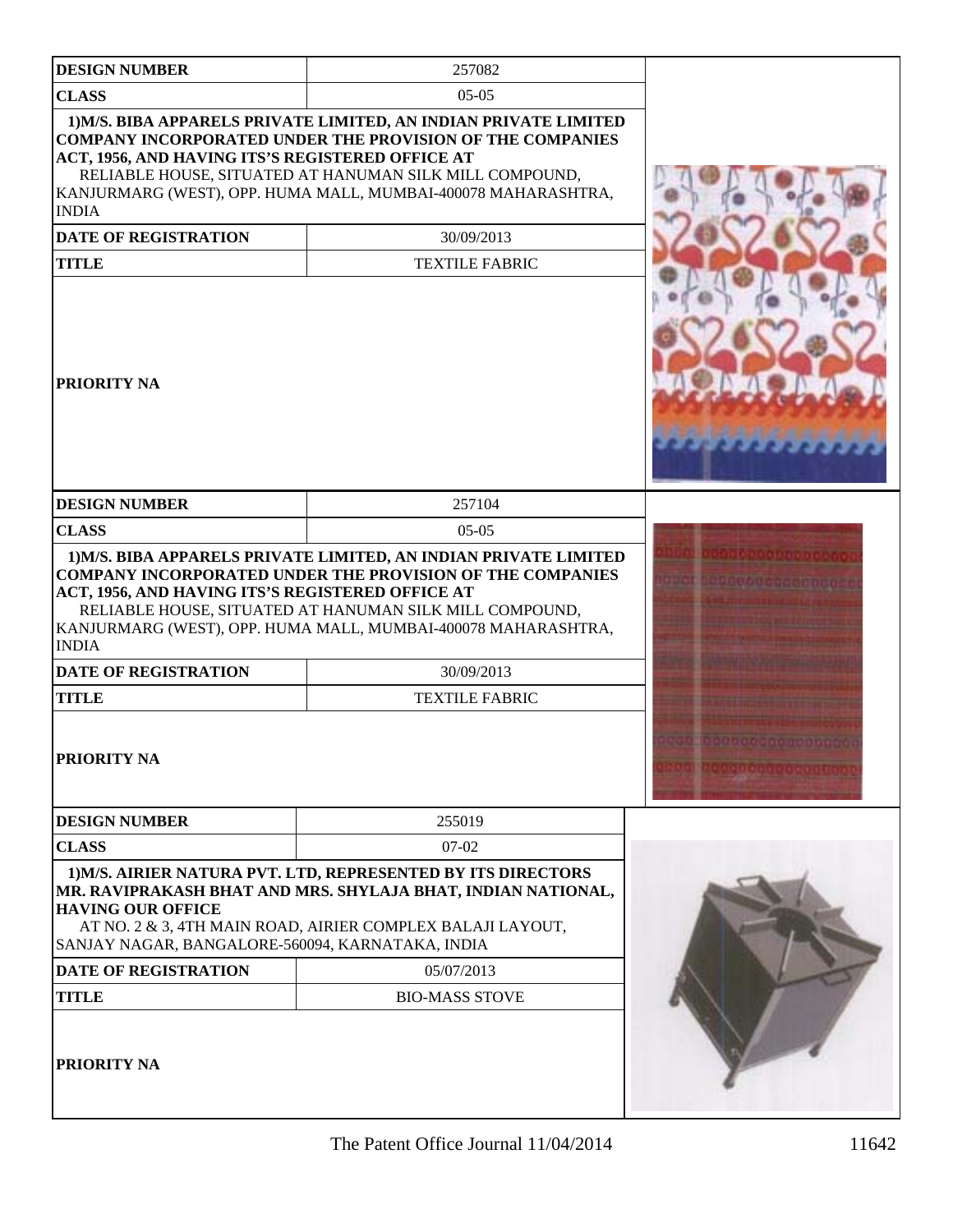| <b>DESIGN NUMBER</b>                                                                                                                                                                                                             |                                     | 255933              |  |
|----------------------------------------------------------------------------------------------------------------------------------------------------------------------------------------------------------------------------------|-------------------------------------|---------------------|--|
| <b>CLASS</b>                                                                                                                                                                                                                     | $09 - 05$                           |                     |  |
| 1) NAVA HEALTH CARE PVT. LTD SITUATED AT 1105, 11TH FLOOR, KIRTI<br>SHIKHAR BUILDING, DISTT. CENRE, JANAK PURI, NEW DELHI-110058<br>(INDIA)<br>A COMPANY INCORPORATED UNDER THE INDIAN COMPANIES ACT, OF<br><b>ABOVE ADDRESS</b> |                                     |                     |  |
| <b>DATE OF REGISTRATION</b>                                                                                                                                                                                                      |                                     | 21/08/2013          |  |
| <b>TITLE</b>                                                                                                                                                                                                                     |                                     | <b>BLISTER PACK</b> |  |
| PRIORITY NA                                                                                                                                                                                                                      |                                     |                     |  |
| <b>DESIGN NUMBER</b>                                                                                                                                                                                                             | 256734                              |                     |  |
| <b>CLASS</b>                                                                                                                                                                                                                     |                                     | $15-01$             |  |
| 1) YANMAR CO., LTD., A CORPORATION ORGANIZED AND EXISTING<br>UNDER THE LAWS OF JAPAN, OF<br>1-9, TSURUNOCHO, KITA-KU, OSAKA-SHI, OSAKA 5308311, JAPAN                                                                            |                                     |                     |  |
| <b>DATE OF REGISTRATION</b>                                                                                                                                                                                                      | 24/09/2013                          |                     |  |
| <b>TITLE</b>                                                                                                                                                                                                                     | <b>INTERNAL COMBUSTION ENGINE</b>   |                     |  |
| <b>PRIORITY</b>                                                                                                                                                                                                                  |                                     |                     |  |
| PRIORITY NUMBER                                                                                                                                                                                                                  | <b>DATE</b><br><b>COUNTRY</b>       |                     |  |
| 2013-6641                                                                                                                                                                                                                        | 26/03/2013                          | <b>JAPAN</b>        |  |
| <b>DESIGN NUMBER</b>                                                                                                                                                                                                             | 254593                              |                     |  |
| <b>CLASS</b>                                                                                                                                                                                                                     | $26-03$                             |                     |  |
| 1) GERARD LIGHTING PTY LTD,<br>PO BOX 2369, KENT TOWN DC SA 5071, AUSTRALIA                                                                                                                                                      |                                     |                     |  |
| <b>DATE OF REGISTRATION</b>                                                                                                                                                                                                      | 19/06/2013                          |                     |  |
| <b>TITLE</b>                                                                                                                                                                                                                     | LIGHT WITH PASSIVE INFRA-RED SENSOR |                     |  |
| <b>PRIORITY</b>                                                                                                                                                                                                                  |                                     |                     |  |
| PRIORITY NUMBER                                                                                                                                                                                                                  | <b>DATE</b>                         | <b>COUNTRY</b>      |  |
| 201216463                                                                                                                                                                                                                        | 20/12/2012<br><b>AUSTRALIA</b>      |                     |  |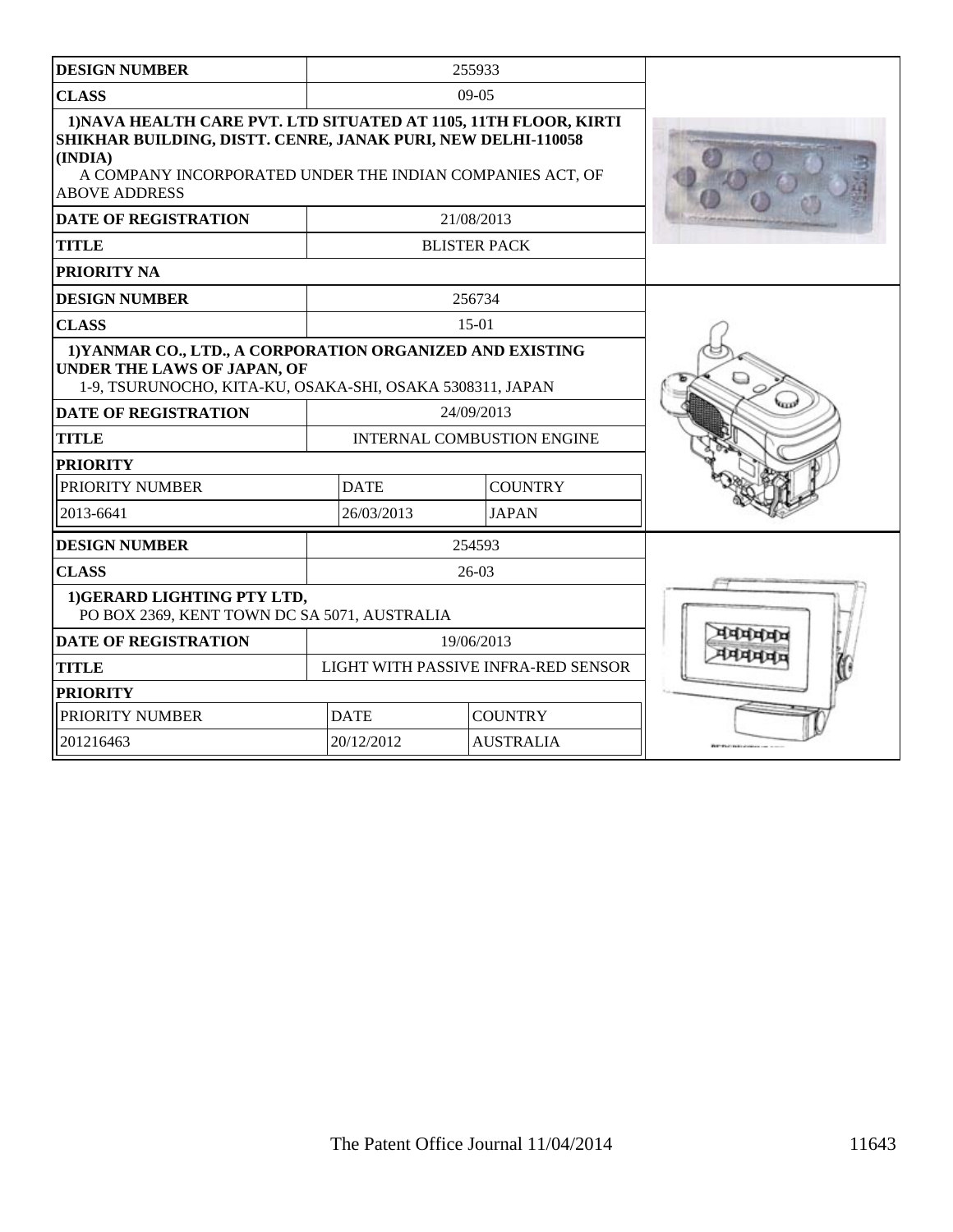| <b>DESIGN NUMBER</b>                                                                                                                                                                                                                                                                                                                 | 257012                |  |
|--------------------------------------------------------------------------------------------------------------------------------------------------------------------------------------------------------------------------------------------------------------------------------------------------------------------------------------|-----------------------|--|
| <b>CLASS</b><br>$05-05$                                                                                                                                                                                                                                                                                                              |                       |  |
| 1) M/S. BIBA APPARELS PRIVATE LIMITED, AN INDIAN PRIVATE LIMITED<br><b>COMPANY INCORPORATED UNDER THE PROVISION OF THE COMPANIES</b><br>ACT, 1956, AND HAVING ITS'S REGISTERED OFFICE AT<br>RELIABLE HOUSE, SITUATED AT HANUMAN SILK MILL COMPOUND,<br>KANJURMARG (WEST), OPP. HUMA MALL, MUMBAI-400078 MAHARASHTRA,<br><b>INDIA</b> |                       |  |
| <b>DATE OF REGISTRATION</b>                                                                                                                                                                                                                                                                                                          | 30/09/2013            |  |
| <b>TITLE</b>                                                                                                                                                                                                                                                                                                                         | <b>TEXTILE FABRIC</b> |  |
| PRIORITY NA                                                                                                                                                                                                                                                                                                                          |                       |  |
| <b>DESIGN NUMBER</b>                                                                                                                                                                                                                                                                                                                 | 257083                |  |
| <b>CLASS</b>                                                                                                                                                                                                                                                                                                                         | $05-05$               |  |
| <b>COMPANY INCORPORATED UNDER THE PROVISION OF THE COMPANIES</b><br>ACT, 1956, AND HAVING ITS'S REGISTERED OFFICE AT<br>RELIABLE HOUSE, SITUATED AT HANUMAN SILK MILL COMPOUND,<br>KANJURMARG (WEST), OPP. HUMA MALL, MUMBAI-400078 MAHARASHTRA,<br><b>INDIA</b>                                                                     |                       |  |
| <b>DATE OF REGISTRATION</b>                                                                                                                                                                                                                                                                                                          | 30/09/2013            |  |
| <b>TITLE</b>                                                                                                                                                                                                                                                                                                                         | <b>TEXTILE FABRIC</b> |  |
| PRIORITY NA                                                                                                                                                                                                                                                                                                                          |                       |  |
| <b>DESIGN NUMBER</b>                                                                                                                                                                                                                                                                                                                 | 257108                |  |
| <b>CLASS</b>                                                                                                                                                                                                                                                                                                                         | $05-05$               |  |
| 1) M/S. BIBA APPARELS PRIVATE LIMITED, AN INDIAN PRIVATE LIMITED<br><b>COMPANY INCORPORATED UNDER THE PROVISION OF THE COMPANIES</b><br>ACT, 1956, AND HAVING ITS'S REGISTERED OFFICE AT<br>RELIABLE HOUSE, SITUATED AT HANUMAN SILK MILL COMPOUND,<br>KANJURMARG (WEST), OPP. HUMA MALL, MUMBAI-400078 MAHARASHTRA,<br><b>INDIA</b> |                       |  |
| <b>DATE OF REGISTRATION</b>                                                                                                                                                                                                                                                                                                          | 30/09/2013            |  |
| <b>TITLE</b>                                                                                                                                                                                                                                                                                                                         | <b>TEXTILE FABRIC</b> |  |
| <b>PRIORITY NA</b>                                                                                                                                                                                                                                                                                                                   |                       |  |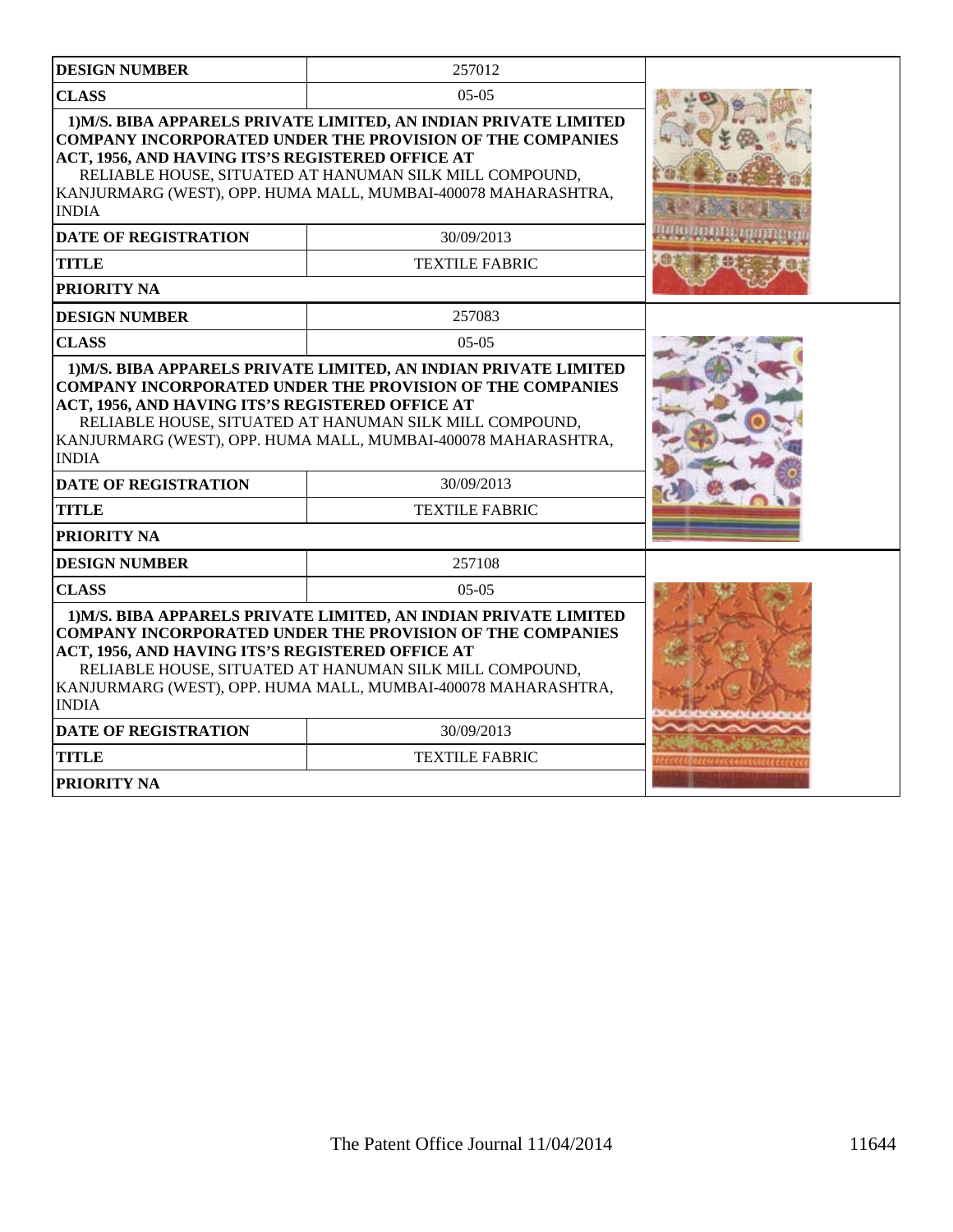| <b>DESIGN NUMBER</b>                                                                                                                                                                                                                                                                                                                 |                       | 255727         |  |
|--------------------------------------------------------------------------------------------------------------------------------------------------------------------------------------------------------------------------------------------------------------------------------------------------------------------------------------|-----------------------|----------------|--|
| <b>CLASS</b>                                                                                                                                                                                                                                                                                                                         | $23-02$               |                |  |
| 1)HANSGROHE SE,<br>OF AUESTR. 5-9, D-77761 SCHILTACH, GERMANY, A GERMAN COMPANY                                                                                                                                                                                                                                                      |                       |                |  |
| <b>DATE OF REGISTRATION</b>                                                                                                                                                                                                                                                                                                          | 08/08/2013            |                |  |
| <b>TITLE</b>                                                                                                                                                                                                                                                                                                                         | <b>HEAD SHOWER</b>    |                |  |
| <b>PRIORITY</b>                                                                                                                                                                                                                                                                                                                      |                       |                |  |
| PRIORITY NUMBER                                                                                                                                                                                                                                                                                                                      | <b>DATE</b>           | <b>COUNTRY</b> |  |
| 001363329-0001                                                                                                                                                                                                                                                                                                                       | 06/03/2013            | <b>OHIM</b>    |  |
| <b>DESIGN NUMBER</b>                                                                                                                                                                                                                                                                                                                 |                       | 257085         |  |
| <b>CLASS</b>                                                                                                                                                                                                                                                                                                                         |                       | $05-05$        |  |
| ACT, 1956, AND HAVING ITS'S REGISTERED OFFICE AT<br>RELIABLE HOUSE, SITUATED AT HANUMAN SILK MILL COMPOUND,<br>KANJURMARG (WEST), OPP. HUMA MALL, MUMBAI-400078 MAHARASHTRA,<br><b>INDIA</b>                                                                                                                                         |                       |                |  |
| <b>DATE OF REGISTRATION</b>                                                                                                                                                                                                                                                                                                          | 30/09/2013            |                |  |
| <b>TITLE</b>                                                                                                                                                                                                                                                                                                                         | <b>TEXTILE FABRIC</b> |                |  |
| PRIORITY NA                                                                                                                                                                                                                                                                                                                          |                       |                |  |
| <b>DESIGN NUMBER</b>                                                                                                                                                                                                                                                                                                                 |                       | 257110         |  |
| <b>CLASS</b>                                                                                                                                                                                                                                                                                                                         | $05-05$               |                |  |
| 1) M/S. BIBA APPARELS PRIVATE LIMITED, AN INDIAN PRIVATE LIMITED<br><b>COMPANY INCORPORATED UNDER THE PROVISION OF THE COMPANIES</b><br>ACT, 1956, AND HAVING ITS'S REGISTERED OFFICE AT<br>RELIABLE HOUSE, SITUATED AT HANUMAN SILK MILL COMPOUND,<br>KANJURMARG (WEST), OPP. HUMA MALL, MUMBAI-400078 MAHARASHTRA,<br><b>INDIA</b> |                       |                |  |
| <b>DATE OF REGISTRATION</b>                                                                                                                                                                                                                                                                                                          | 30/09/2013            |                |  |
| <b>TITLE</b>                                                                                                                                                                                                                                                                                                                         | <b>TEXTILE FABRIC</b> |                |  |
| <b>PRIORITY NA</b>                                                                                                                                                                                                                                                                                                                   |                       |                |  |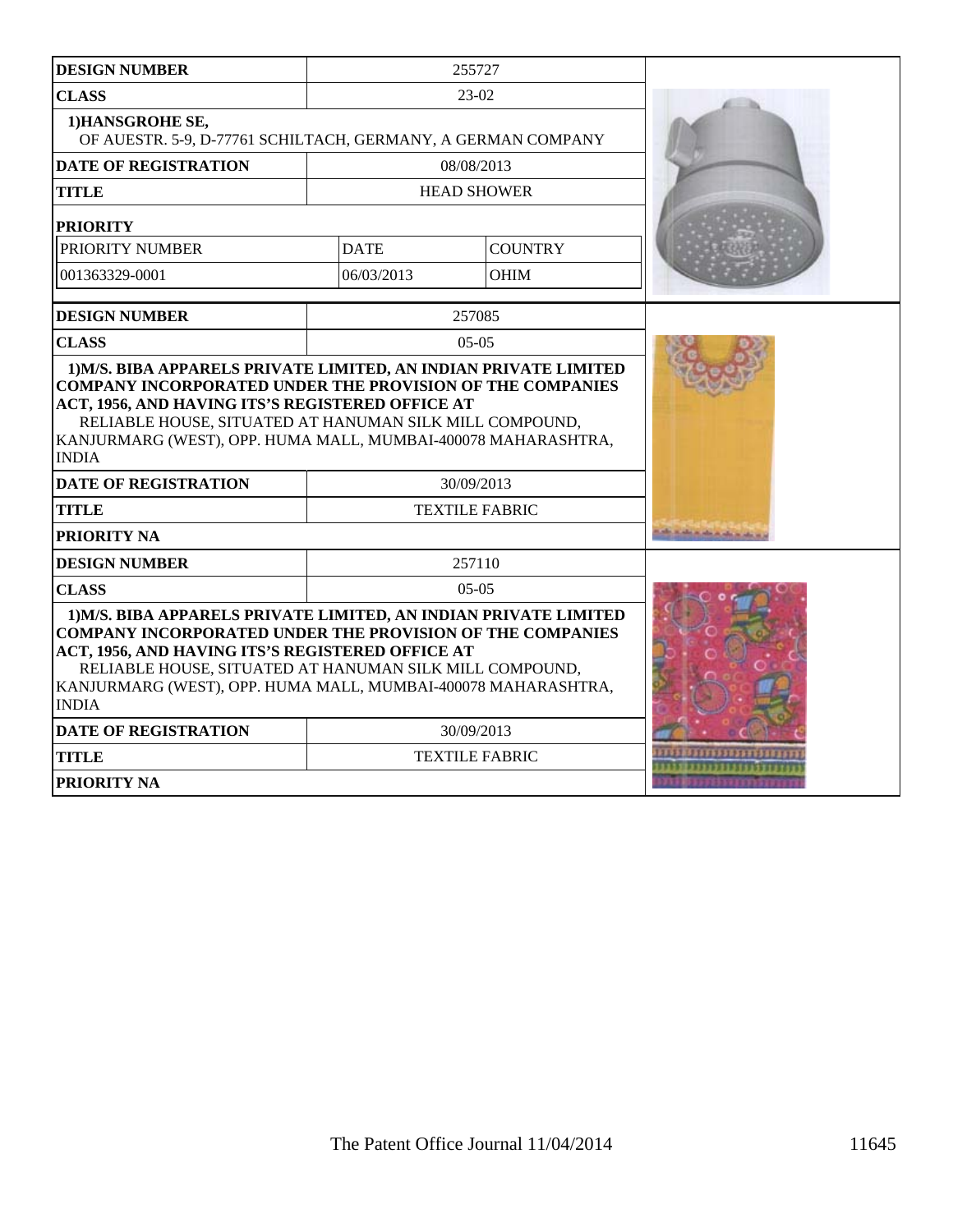| <b>DESIGN NUMBER</b>                                                                                                                                                                                                                                                                                                                 |                        | 254916                              |                           |
|--------------------------------------------------------------------------------------------------------------------------------------------------------------------------------------------------------------------------------------------------------------------------------------------------------------------------------------|------------------------|-------------------------------------|---------------------------|
| <b>CLASS</b>                                                                                                                                                                                                                                                                                                                         |                        | 25-99                               |                           |
| 1) ALUDECOR LAMINATION PRIVATE LIMITED, OF<br>1, R. N. MUKHERJEE ROAD, SUITE NO. 52, 5TH FLOOR, MARTIN BURN<br>BUILDING, KOLKATA-700001, AN INDIAN PRIVATE LIMITED COMPANY                                                                                                                                                           |                        |                                     |                           |
| <b>DATE OF REGISTRATION</b>                                                                                                                                                                                                                                                                                                          |                        | 02/07/2013                          |                           |
| <b>TITLE</b>                                                                                                                                                                                                                                                                                                                         |                        | COMPOSITE PANEL FOR BUILDING FACADE |                           |
| <b>PRIORITY NA</b>                                                                                                                                                                                                                                                                                                                   |                        |                                     |                           |
| <b>DESIGN NUMBER</b>                                                                                                                                                                                                                                                                                                                 |                        | 246965                              |                           |
| <b>CLASS</b>                                                                                                                                                                                                                                                                                                                         |                        | $12 - 16$                           |                           |
| 1) BELL HELICOPTER TEXTRON INC., A U.S. COMPANY,<br>POST OFFICE BOX 482, FT. WORTH, TX, J76101, U.S.A.                                                                                                                                                                                                                               |                        |                                     |                           |
| <b>DATE OF REGISTRATION</b>                                                                                                                                                                                                                                                                                                          | 06/08/2012             |                                     |                           |
| <b>TITLE</b>                                                                                                                                                                                                                                                                                                                         | COCKPIT CENTER CONSOLE |                                     |                           |
| <b>PRIORITY</b><br>PRIORITY NUMBER                                                                                                                                                                                                                                                                                                   | <b>DATE</b>            | <b>COUNTRY</b>                      |                           |
| 29/413147                                                                                                                                                                                                                                                                                                                            | 10/02/2012<br>U.S.A.   |                                     |                           |
|                                                                                                                                                                                                                                                                                                                                      |                        |                                     |                           |
|                                                                                                                                                                                                                                                                                                                                      |                        |                                     |                           |
| <b>DESIGN NUMBER</b>                                                                                                                                                                                                                                                                                                                 | 256978                 |                                     |                           |
| <b>CLASS</b>                                                                                                                                                                                                                                                                                                                         |                        | $05-05$                             |                           |
| 1) M/S. BIBA APPARELS PRIVATE LIMITED, AN INDIAN PRIVATE LIMITED<br><b>COMPANY INCORPORATED UNDER THE PROVISION OF THE COMPANIES</b><br>ACT, 1956, AND HAVING ITS'S REGISTERED OFFICE AT<br>RELIABLE HOUSE, SITUATED AT HANUMAN SILK MILL COMPOUND,<br>KANJURMARG (WEST), OPP. HUMA MALL, MUMBAI-400078 MAHARASHTRA,<br><b>INDIA</b> |                        |                                     |                           |
| <b>DATE OF REGISTRATION</b>                                                                                                                                                                                                                                                                                                          | 30/09/2013             |                                     |                           |
| <b>TITLE</b>                                                                                                                                                                                                                                                                                                                         | <b>TEXTILE FABRIC</b>  |                                     |                           |
| <b>PRIORITY NA</b>                                                                                                                                                                                                                                                                                                                   |                        |                                     | THE R. CONTINUES FOURISED |